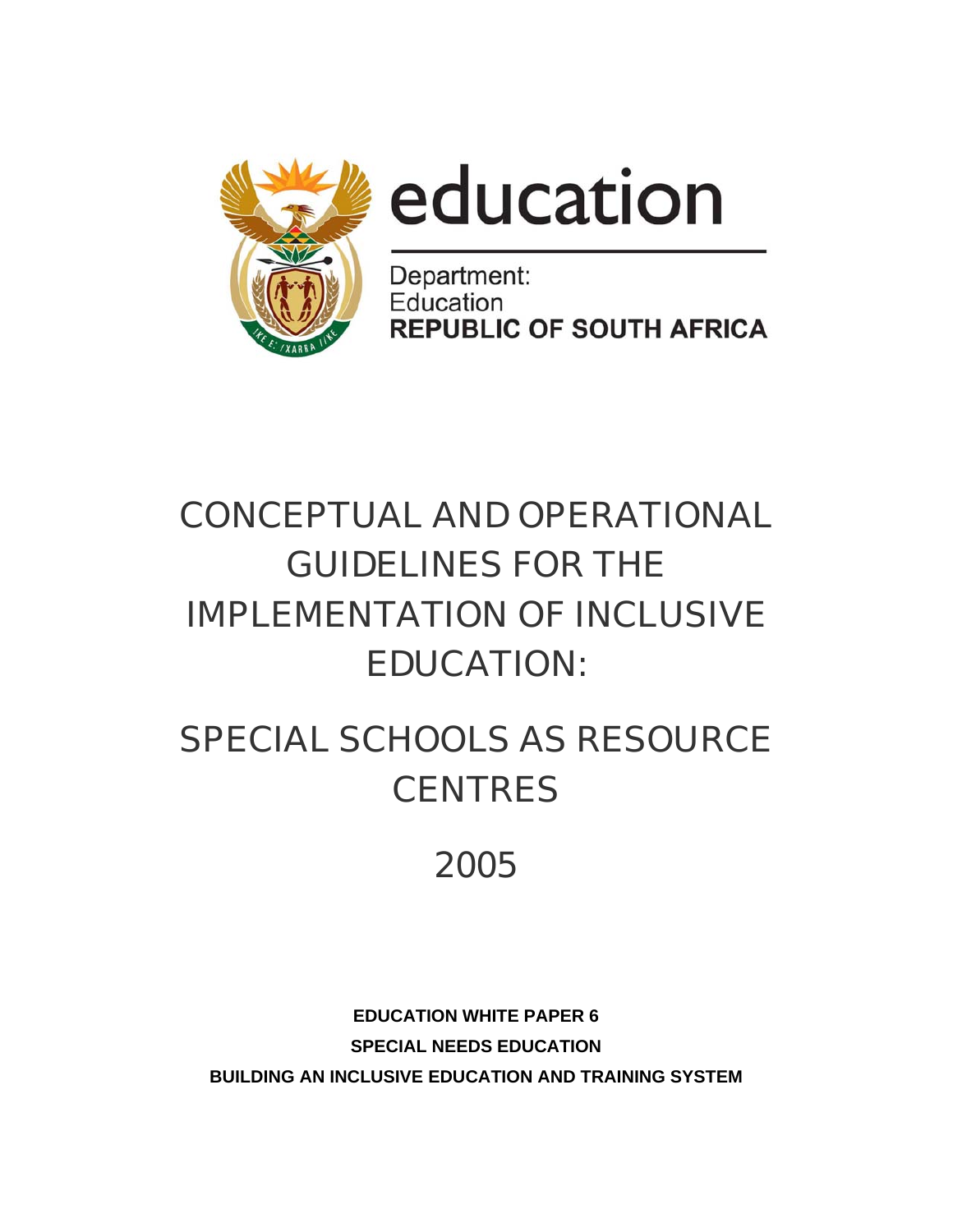#### CONCEPTUAL AND OPERATIONAL GUIDELINES FOR SPECIAL SCHOOLS AS

#### RESOURCE CENTRES

#### **2005**

Directorate Inclusive Education Sol Plaatje House Schoeman Street, Pretoria (012) 312 5349 Fax (012) 312 5029 www.education.pwv.gov.za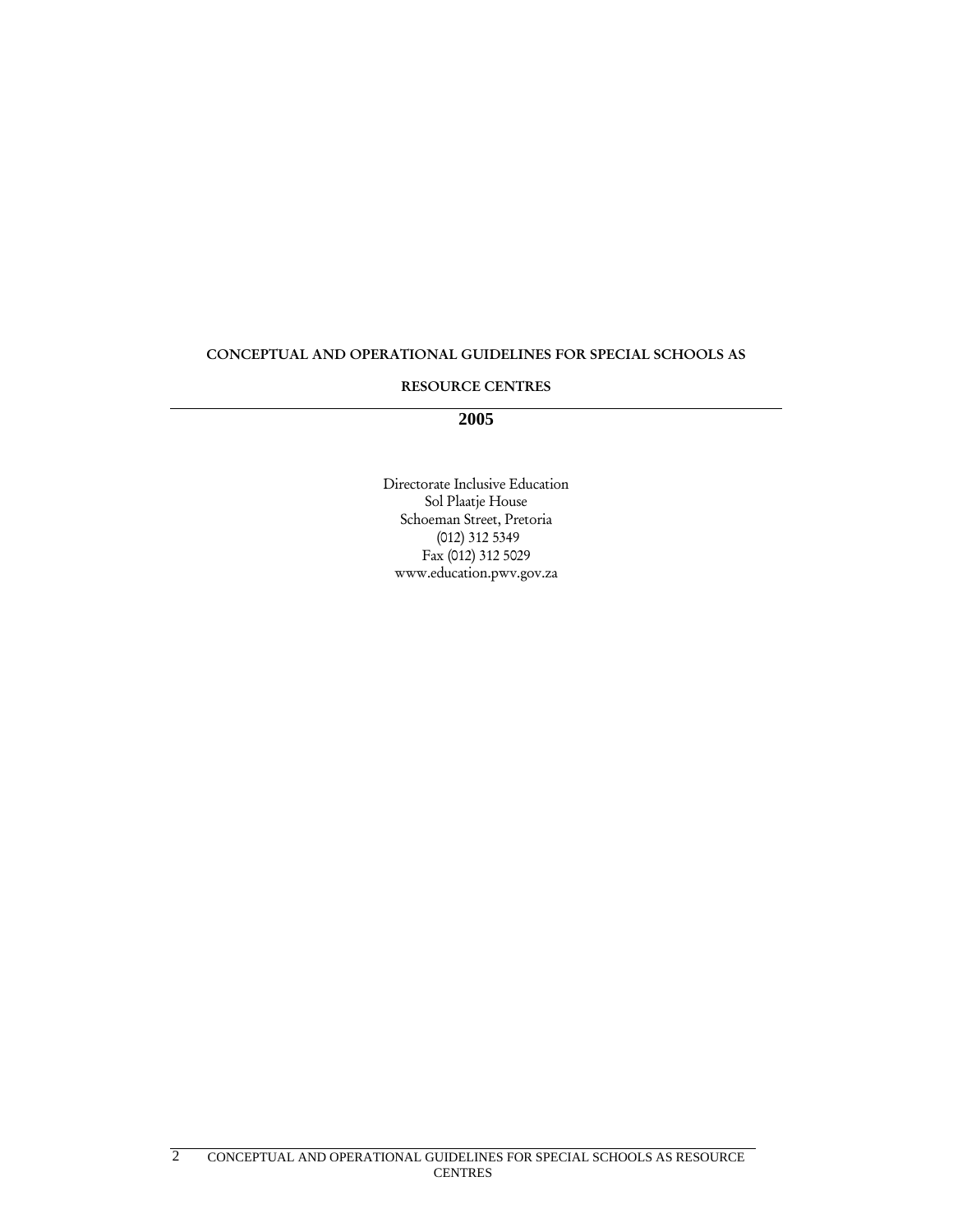# **TABLE OF CONTENTS**

|     |       | DEVELOPING SPECIAL SCHOOLS AS RESOURCE CENTRES: GUIDELINES                               |
|-----|-------|------------------------------------------------------------------------------------------|
| 1.  |       |                                                                                          |
| 2.  |       |                                                                                          |
| 2.1 |       |                                                                                          |
| 2.2 |       |                                                                                          |
| 2.3 |       |                                                                                          |
| 2.4 |       |                                                                                          |
| 3.  |       |                                                                                          |
| 3.1 |       |                                                                                          |
| 3.2 |       |                                                                                          |
| 3.3 |       |                                                                                          |
|     | 3.3.1 |                                                                                          |
|     | 3.3.2 | The changing role of special/remedial/aid classes within the framework of district-based |
|     |       |                                                                                          |
|     | 3.3.3 | Specialised staff will be assigned as coordinators of site of learning-based teams and   |
|     |       |                                                                                          |
|     | 3.3.4 | Provide specialised professional support in curriculum, assessment and instruction to    |
|     |       |                                                                                          |
|     | 3.3.5 |                                                                                          |
|     | 3.3.6 | Special Schools as Resource Centres (SSRCs) can create the conditions for inclusion      |
|     |       |                                                                                          |
|     | 3.3.7 |                                                                                          |
|     | 3.3.8 |                                                                                          |
| 4.  |       |                                                                                          |
|     |       |                                                                                          |
|     |       |                                                                                          |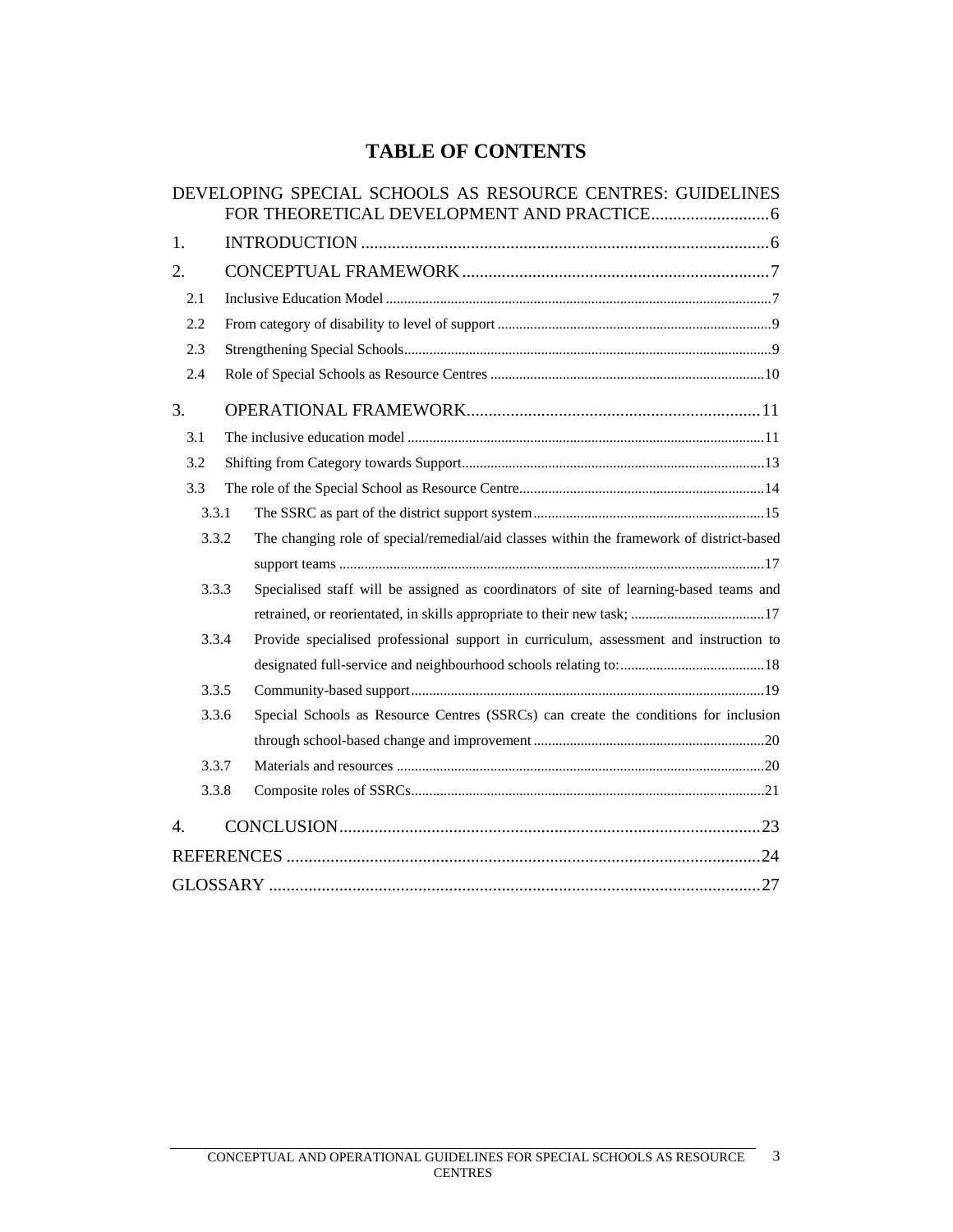#### **FOREWORD**

This is one of a set of three booklets that emerge out of Education White Paper 6 on Special Needs Education: Building an Inclusive Education and Training System. White Paper 6 introduces the notion of a full-service school, special school as resource centre and district-based support team.

Education White Paper 6 on Special Needs Education: Building an Inclusive Education and Training System suggests a field-testing exercise over a three year period. Regarding implementation, the following will be done as part of short-term steps (2004-2006):

- a) Implement a national advocacy and education programme on inclusive education.
- b) Plan and implement a targeted outreach programme, beginning in Government's rural and urban development nodes, to mobilise disabled out-of-school children and youth
- c) Complete an audit of special schools and implementing a programme to improve quality and efficiency
- d) Designate, plan and implement the conversion of 30 special schools to special schools/resource centres in 30 designated school districts
- e) Designate, plan and implement the conversion of thirty primary schools to full service schools in the same thirty districts as (d) above
- f) Designate, plan and implement the district support teams in the same 30 districts as (d) above
- g) Establish, within primary schooling, on a progressive basis, systems and procedures for the early identification and addressing of barriers to learning in the Foundation Phase (Grades R-3)

This booklet focuses on special schools as resource centres and provides detail regarding definitions and the developmental issues. This booklet is not exhaustive and concepts and other ideas will be field-tested as part of the implementation of the short-term steps over the next few years. According to White Paper 6, in the short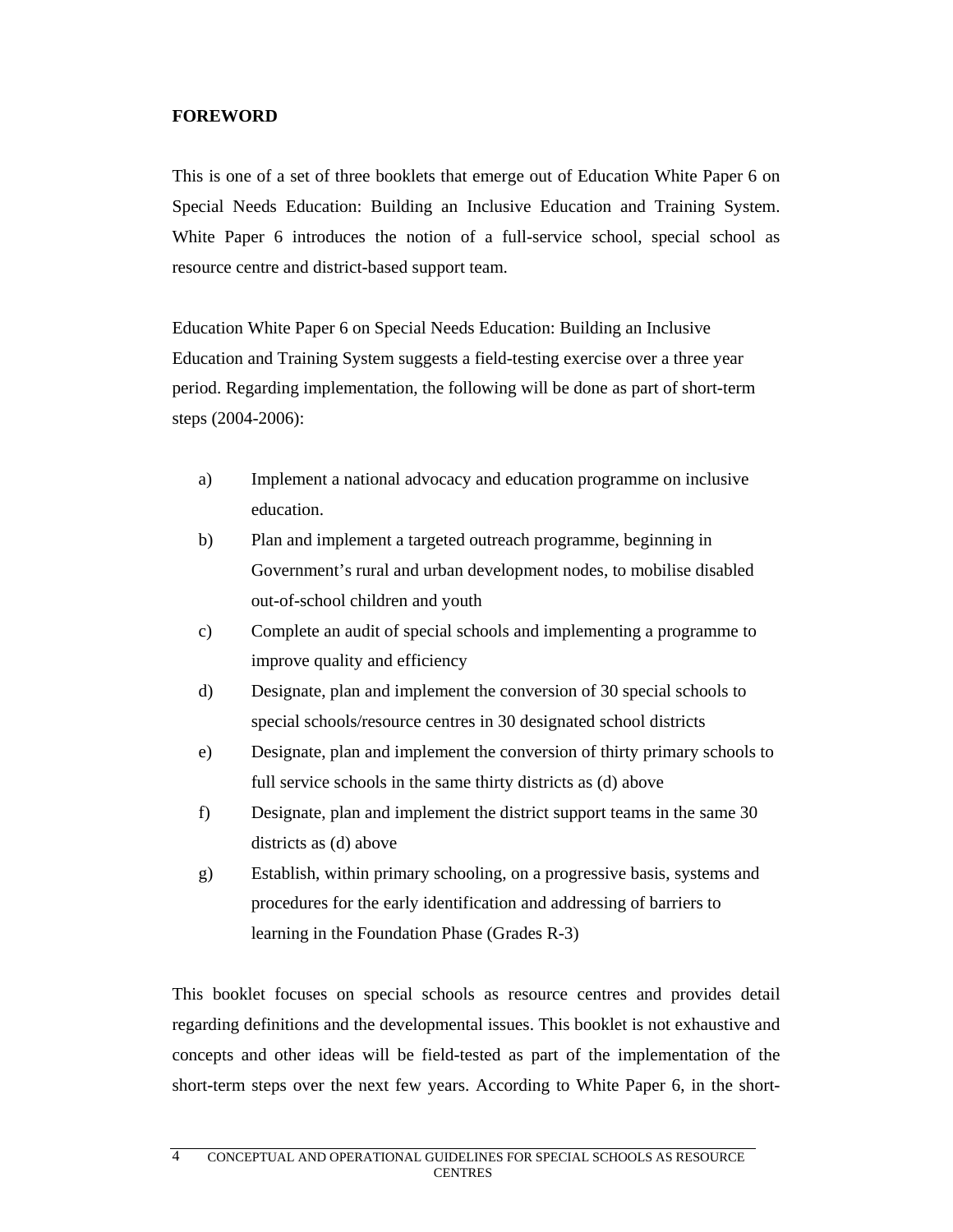term, the establishment of special school resource centre will be field-tested in 30 nodal areas all over the country.

**Mr D Hindle Director-General**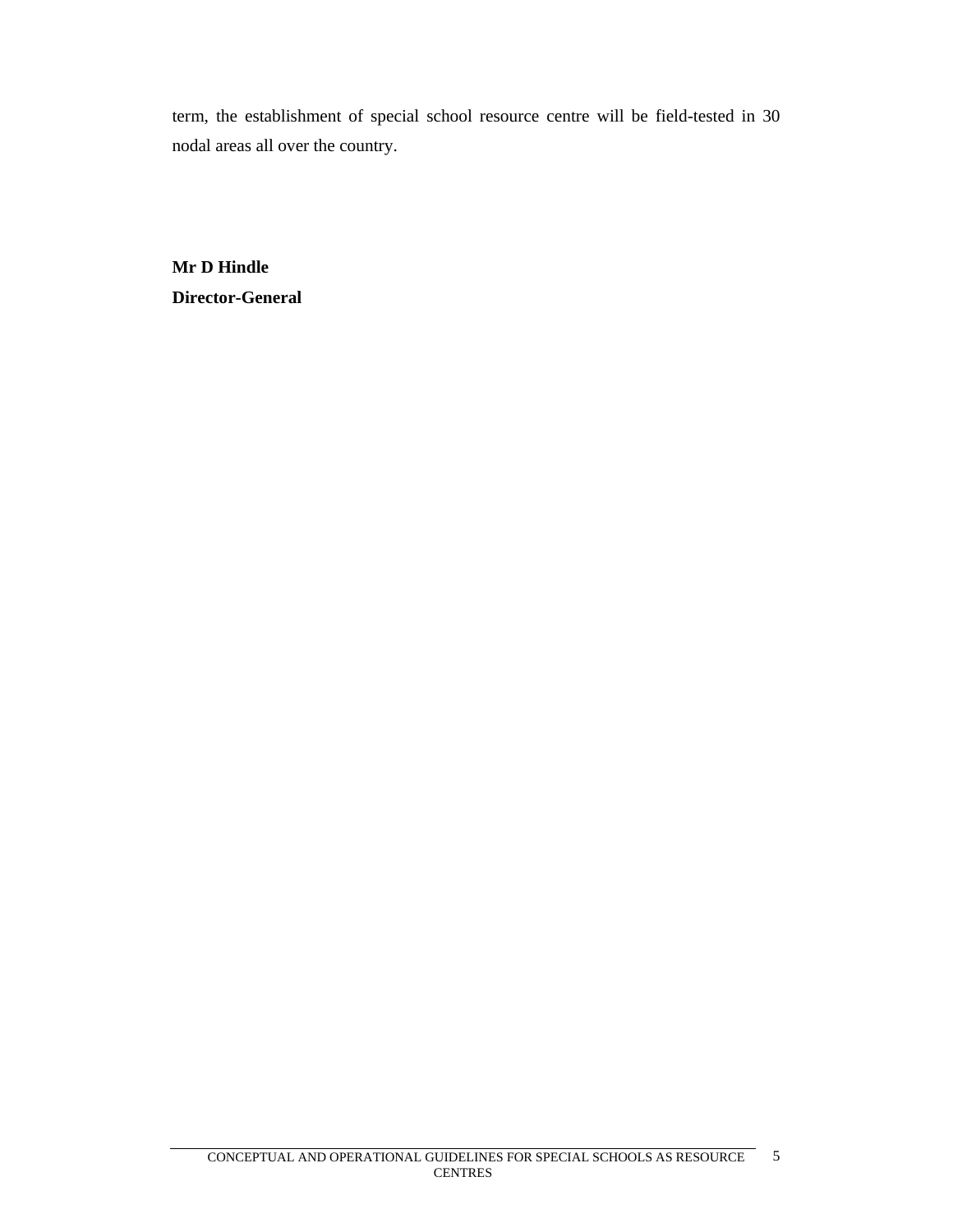# **DEVELOPING SPECIAL SCHOOLS AS RESOURCE CENTRES: GUIDELINES FOR THEORETICAL DEVELOPMENT AND PRACTICE**

#### **1. INTRODUCTION**

The role of Special Schools as Resource Centres (SSRCs) as described in Education White Paper 6 on Special Needs Education: Building an Inclusive Education and Training System (EWP6) suggests a radical transformation of the existing system and a new way of thinking. This document attempts to provide a new conceptual framework and suggests operational procedures that are consistent with Education WP6. Many of the suggestions also relate to SSRCs so that they will become solid support bases, together with district-based support teams, for full-service and ordinary schools.

EWP6 suggests this happens in the following ways:

- Systematically moving away from using disabilities to segregate learners with disability and instead seeking ways to include them at every level of educational practice;
- Basing the provision of education for disabled learners on what is needed to support them best;
- Supporting learners through full-service schools which have the capacity to assist learner with particular disabilities;
- Directing how the initial facilities will be set up and how the additional resources required would be accessed;
- Indicating how learners with disabilities would be identified, assessed and incorporated into special, full-service and ordinary schools;
- Introducing strategies and interventions that will assist teachers to cope with a diversity of learning and teaching needs to ensure that difficulties are overcome;
- Giving direction for the Education Support System needed; and
- Providing clear signals about how current special schools will both serve identified disabled learners on-site as well as be a resource for teachers and schools in the area.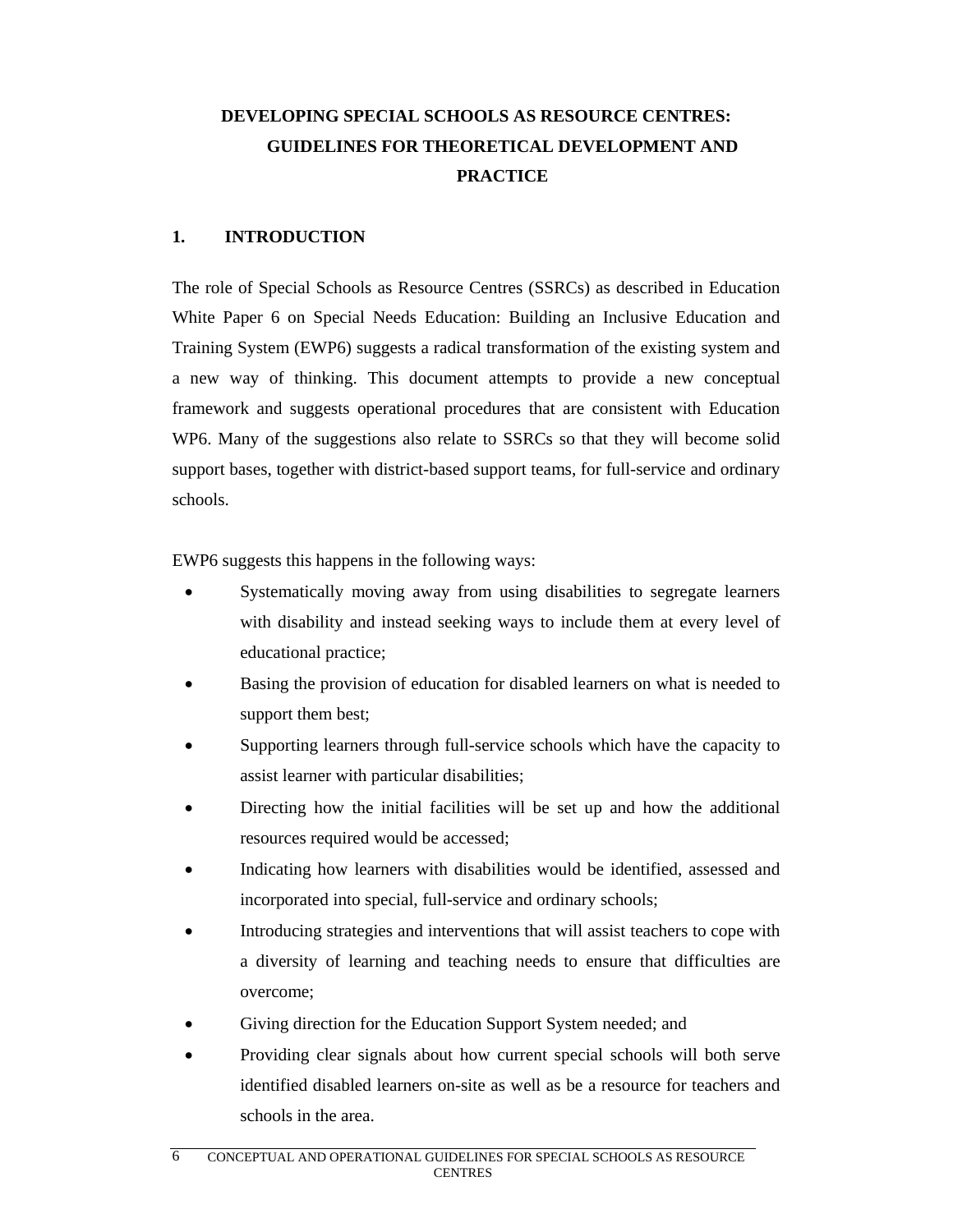The conceptual framework that informs SSRCs makes reference to three critical changes in thinking and practice. These include shifts from the medical model to an Inclusive Education model, from categorisation to support, and the role of a special school as a resource centre. This last shift includes a focus on high-intensity support as well as performing an important role regarding curriculum implementation, learning support material development and assessment. Therefore, this document contains: (i) a conceptual framework, (ii) an operational framework and, (iii) various new roles for SSRCs.

#### **2. CONCEPTUAL FRAMEWORK**

#### **2.1 Inclusive Education Model**

This section focuses on moving away from disabilist theories, assumptions, practices and models to a non-disabilist, inclusive system of education.

Educationists are aware of the impact of psychological theory. Indeed, the majority of special education discourses are located within educational psychology frameworks and departments. Many psychological theories of understanding learning breakdown believe that problems are located within learners. For example, very little is said about system deficiencies, social systems and their problems, exposure to intellectual work and poverty.

Special education theory is located within a predominantly functionalist paradigm and is concerned with both learners who experience learning breakdown and those who are regarded as disabled. The old thinking believed the system worked and any breakdown and failure of it was the fault of individuals within it. Inclusive Education means rethinking our attitudes towards disability.

The first step is to move from seeing disability only in medical terms to seeing it in terms of the rights of the disabled. Secondly, barriers to learning in the system need to be identified and interventions need to be made. In other words one needs to examine what impediments exist in the system that prevent disabled people from accessing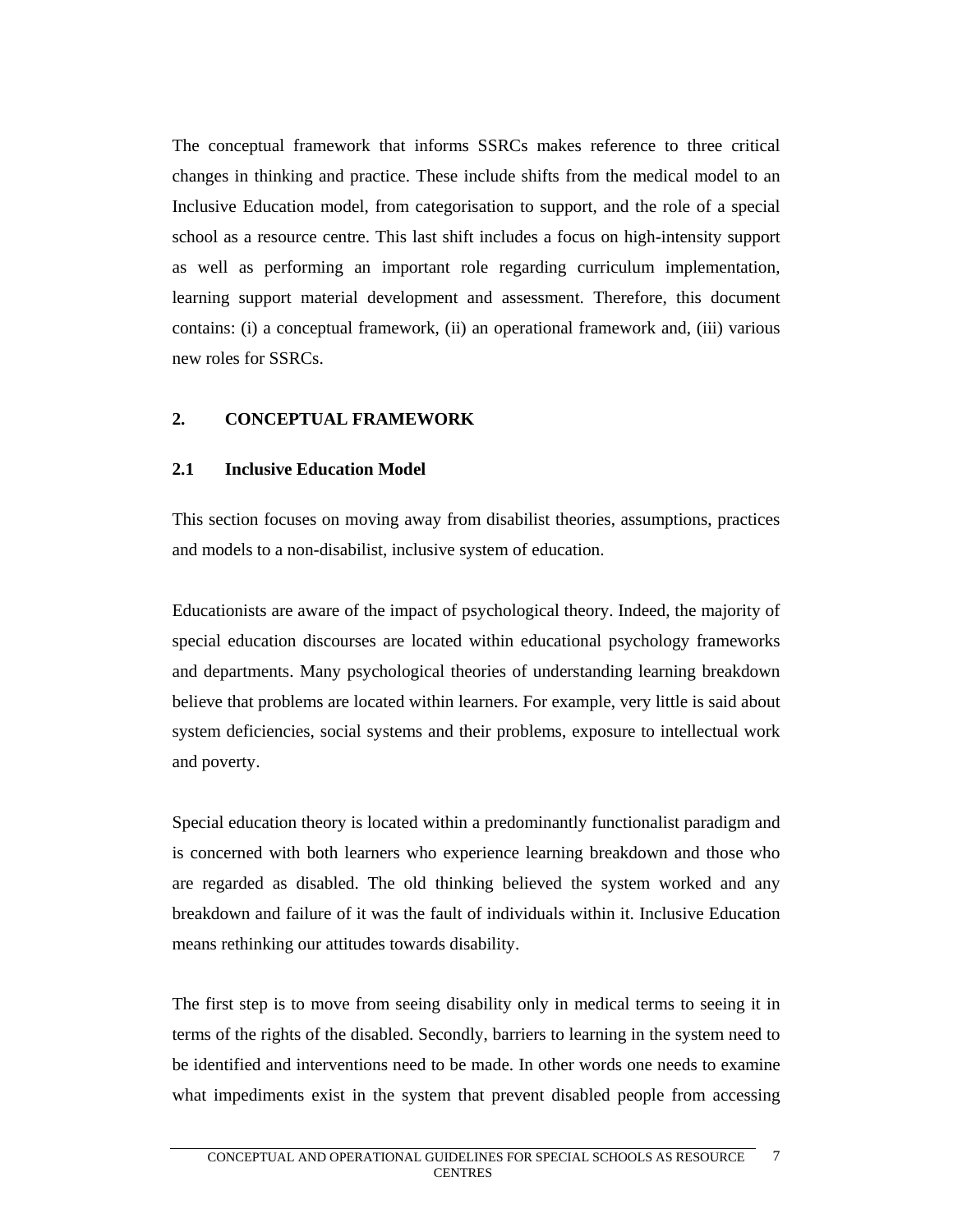learning. These barriers could include poverty, ideology, physical inaccessibility to schools, an inflexible curriculum, inappropriate language and communication channels, lack of or inappropriate transport and similar factors. Arguably, there are some barriers that exist within children, for example, neurological, sensory, physical or intellectual impairments. But these barriers need to be addressed through pedagogical responses, not by carrying out psychometric tests that offer little in terms of programme planning.

"Barriers to learning" is a new theory of knowledge that must be imposed on any framework of thinking that relates to teaching and learning. It has already been asserted that barriers can be located within the learner, within the site of learning, within the education system and within the broader social, economic and political context. These barriers manifest themselves in different ways and only become obvious when learning breakdown occurs, when learners 'drop out' of the system or when the excluded become visible. Sometimes it is possible to identify permanent barriers in the learner or system, which can be addressed through enabling mechanisms and processes. However, barriers may also arise during the learning process and are seen as transitory in nature. These may require different interventions or strategies to prevent them from causing learning breakdown or excluding learners from the system.

The key to preventing barriers from occurring is the effective monitoring and meeting of the different needs among the learner population and within the system as a whole. If these needs are not met, learners may fail to learn effectively or be excluded from the education system. The EWP6 states that various barriers to learning exist within the system that make learners vulnerable to exclusion and learning breakdown. Some of these are

- Negative attitudes to and stereotyping of difference;
- An inflexible curriculum;
- Inappropriate languages of learning and teaching;
- Inappropriate communication;
- Inaccessible and unsafe built environments;
- Inappropriate and inadequate support services;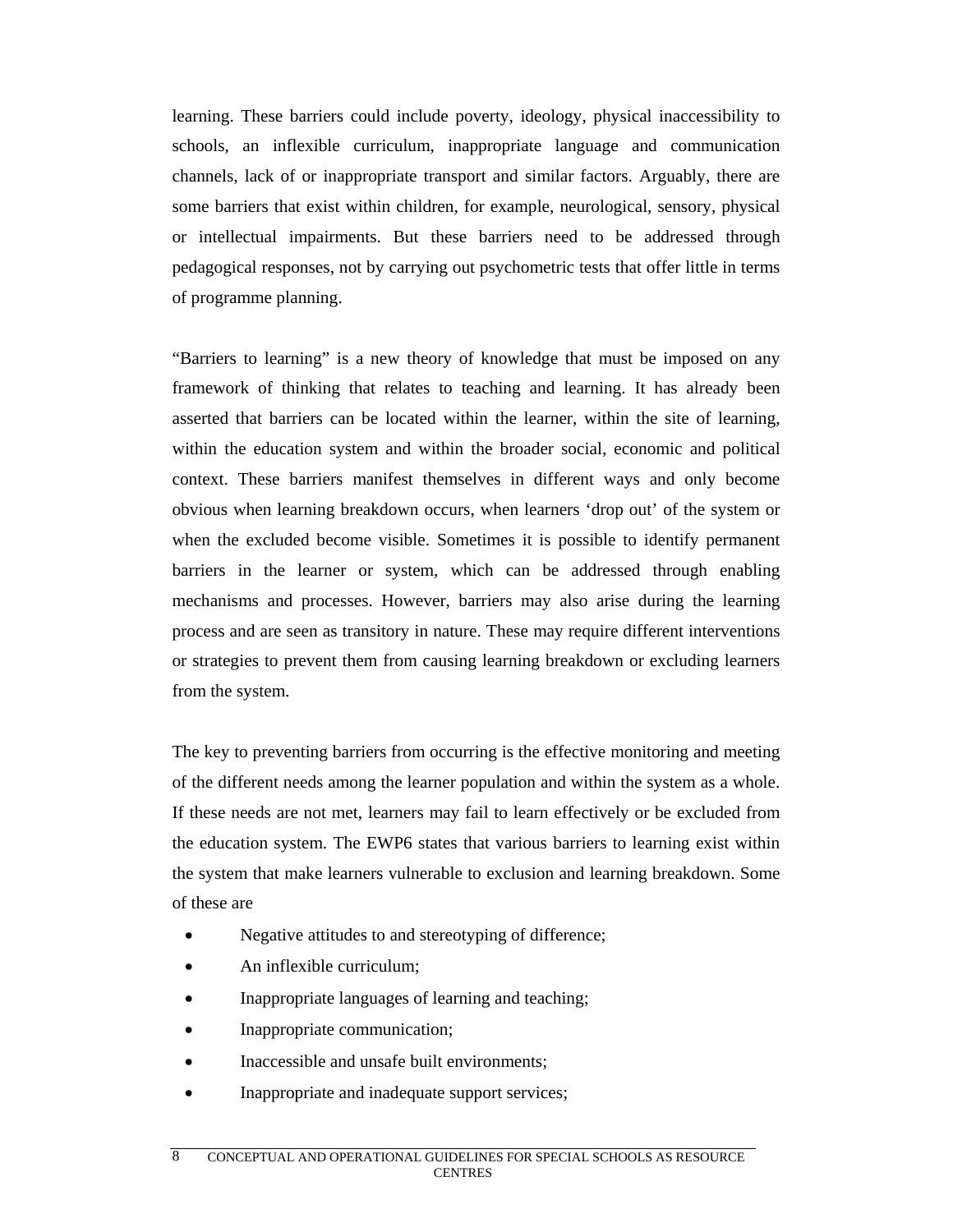- Inadequate policies and legislation;
- The non-recognition and non-involvement of parents;
- Inadequately and inappropriately trained education managers and educators.

#### **2.2 From category of disability to level of support**

Special Schools as Resource Centres(SSRC) will move systematically away from using segregation according to categories as an organising principle for institutions. In other words, traditionally defined categories of disability for example, deafness, blindness, intellectual and physical disabilities are not regarded as referring to homogenous groups. EWP6 indicates that there is a need to base the provision of education for learners with disabilities on the intensity of support they need in any given context. SSRCs will be required to cater for learners who require high levels of support.

Further, the process of providing support is a dynamic one and makes provision for learners to move to SSRCs for intensive support and possibly to an ordinary school after receiving it. For example, a blind learner may be required to learn Braille and then move back to an ordinary or full-service school depending on other forms of support required. Information pertaining to the assessment procedures, programmes and resourcing will be field-tested during the first-steps of the implementation plan through commissioned research. The task of the assessment commission will be to establish the different levels of support in such a manner that it does not become exclusive. In other words, there must be flexibility in the rating system taking all factors into account.

#### **2.3 Strengthening Special Schools**

EWP6 clearly states that an evaluation will be made of the resources we already have within the system and how these existing resources and capacities can be strengthened and transformed to contribute to building an inclusive system. What would the qualitative upgrading of special schools entail?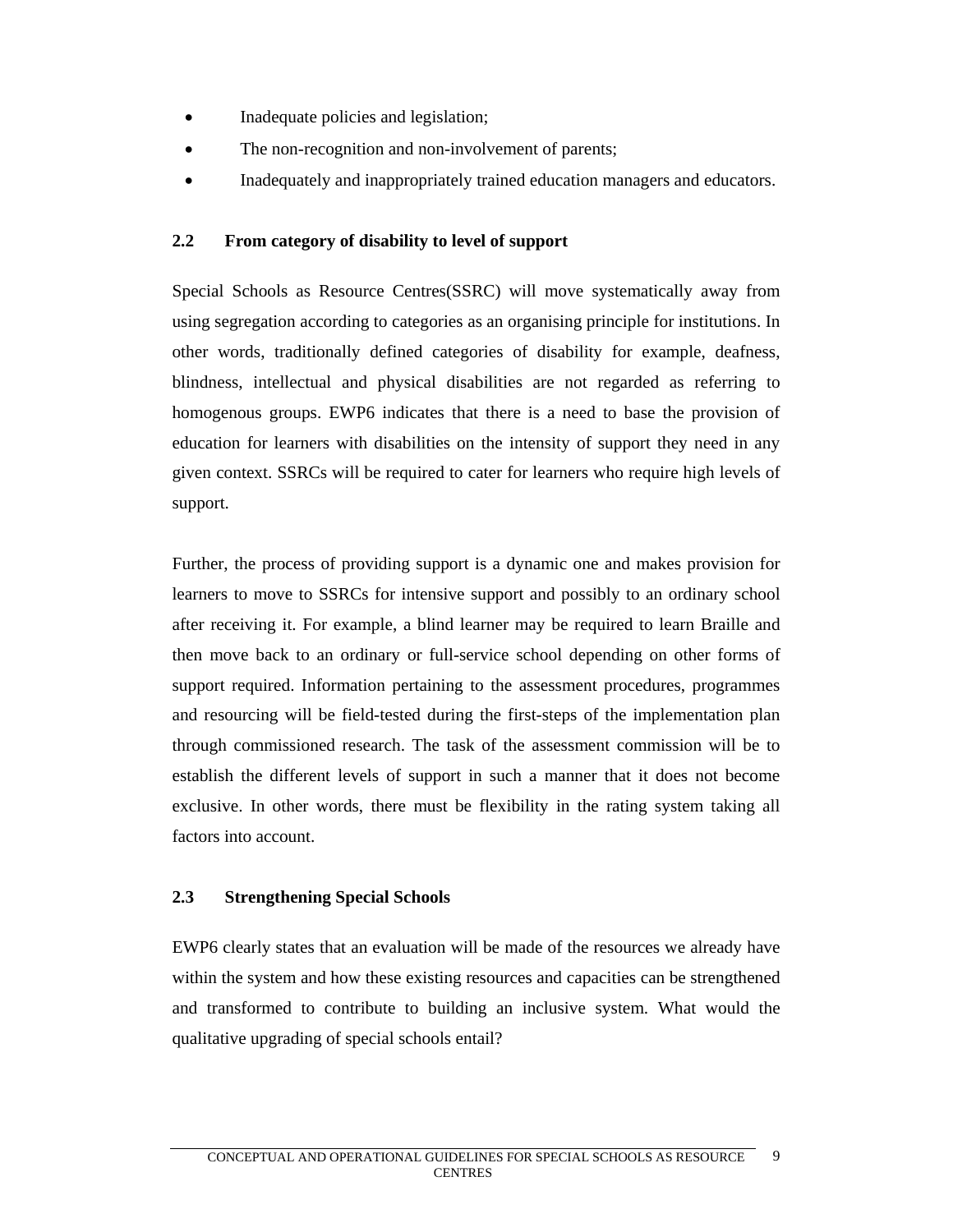Qualitative improvement means a review of curricula to ensure that all schools apply Outcomes Based Education and Revised National Curriculum Statement. Learning support materials must be developed in line with Revised National Curriculum Statement, and be adapted to meet the particular needs of disabled learners. All learners must strive to attain all outcomes, and not automatically be subjected to a watered-down curriculum because of disability. Curriculum adaptation does not mean a "separate" curriculum for learners with disabilities. Assessment practices must be in line with national policy guidelines and fully exploit the flexibility to accommodate diversity, which is an integral component for the guidelines.

In practice, policy implementation will concentrate on:

- Making existing special schools part of an integrated education system;
- Encouraging schools to operate within a disability rights framework;
- Upgrading capacity to provide quality services to learners with high intensity needs;
- Upgrading physical facilities in schools in previously disadvantaged areas;
- Training of and re-orientating all teachers to inclusive education;
- Training staff for new roles as part of DBST in skills like networking, community development, developing school-based support teams, teamwork, mentoring, counselling and transferring knowledge and skills to educators who teach in large classes, for example.
- Increasing capacity to assist the process of de-institutionalisation and promoting placement of learners in neighbourhood schools

The notion of strengthening special schools does not necessarily mean that more and more special schools should be built. Within the framework of delinking site from support, it would be much better to make more support programmes available at local level in full-service schools and through site-based support teams to ordinary neighbourhood schools. Consideration can even be given to eventually transform some existing special schools into full-service schools if there are too many such facilities in one area.

#### **2.4 Role of Special Schools as Resource Centres**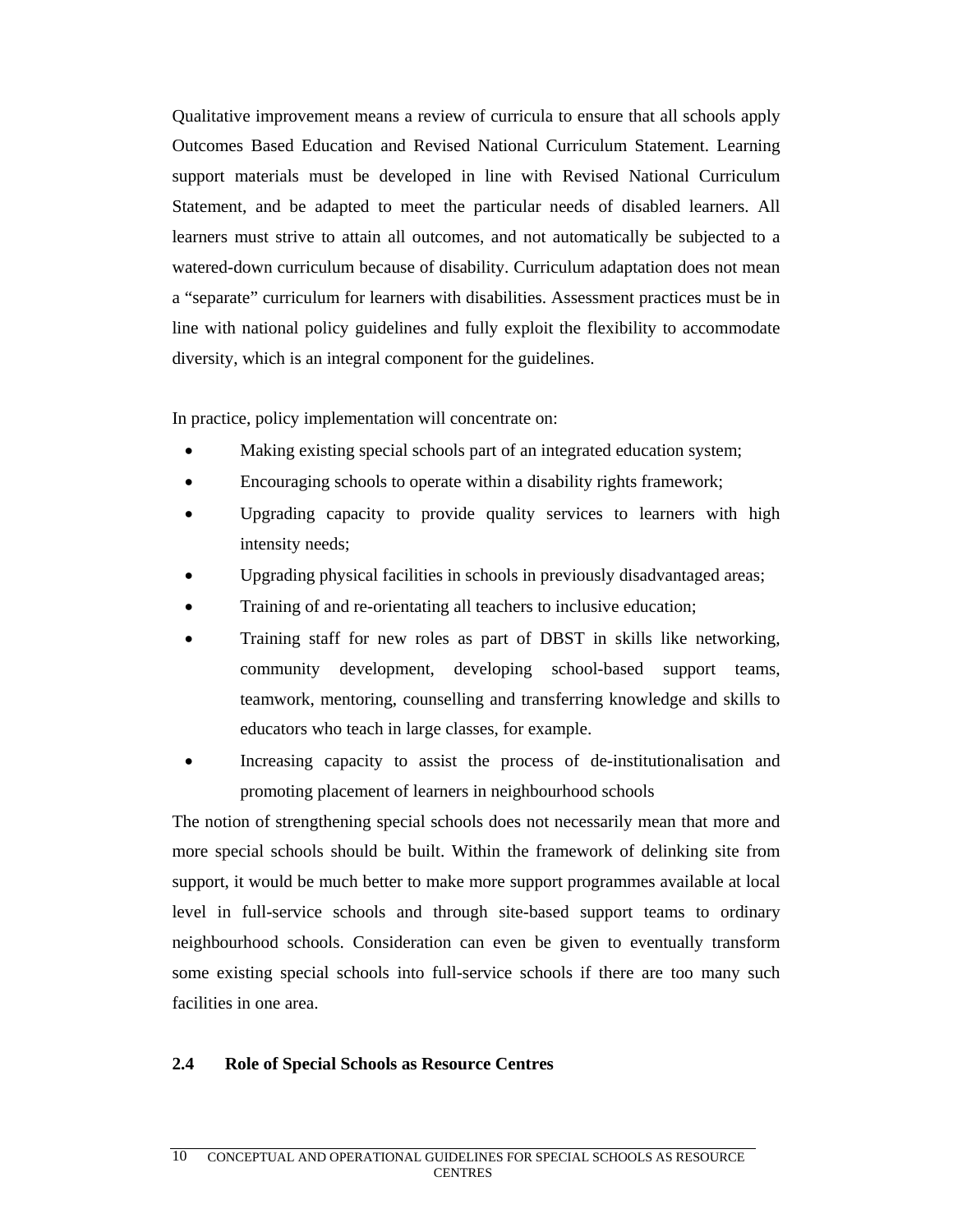EWP6 explains that the future role of SSRCs is critical in the transformation to inclusive education. It also indicates that these schools will be upgraded through staff training and a response to the needs of schools based on a quantitative and qualitative audit. Ultimately the SSRCs will collaborate with district support teams to provide support to full-service and ordinary schools.

The incremental way in which all changes will be introduced into the system will ensure stability in the workforce as well as for the learners. All changes in conditions of service and role functions (e.g. devoting part of working hours to the functions of a district-based support team) will be duly discussed and negotiated. In this process, representative bodies for both teachers and professional support staff will play key roles in ensuring that the changes become positive moves towards new opportunities and broadened horizons for all involved.

# **3. OPERATIONAL FRAMEWORK**

#### **3.1 The inclusive education model**

Structures, practices, assumptions, models, theories and attitudinal changes are preceded by philosophical shifts. Thus certain changes need to take place to implement the philosophy and practice of EWP6. A new operational framework will also have to be implemented consistent with these concepts. Table 1 highlights what shifts need to take place. A new service cannot be delivered within an old system. As mentioned earlier, special education theories were located predominantly within the medical paradigm and, in order to ensure that consciousness changes, there is a need to move towards an Inclusive Education model. Inclusive education like OBE has to do with rethinking issues of theory, pedagogy, assumptions, practices, tools, models, race, class, disability and gender.

|  |  | <b>Table 1: Shifting from Special Education to Inclusive Education</b> |  |  |
|--|--|------------------------------------------------------------------------|--|--|
|  |  |                                                                        |  |  |

| <b>Theory</b> | <b>Special Education Theory</b> | <b>Inclusive Education Theory</b> |
|---------------|---------------------------------|-----------------------------------|
| Assumptions   | - Pathological                  | - Barriers to learning            |
|               | - Deficits within the child     | - Barriers in the system and      |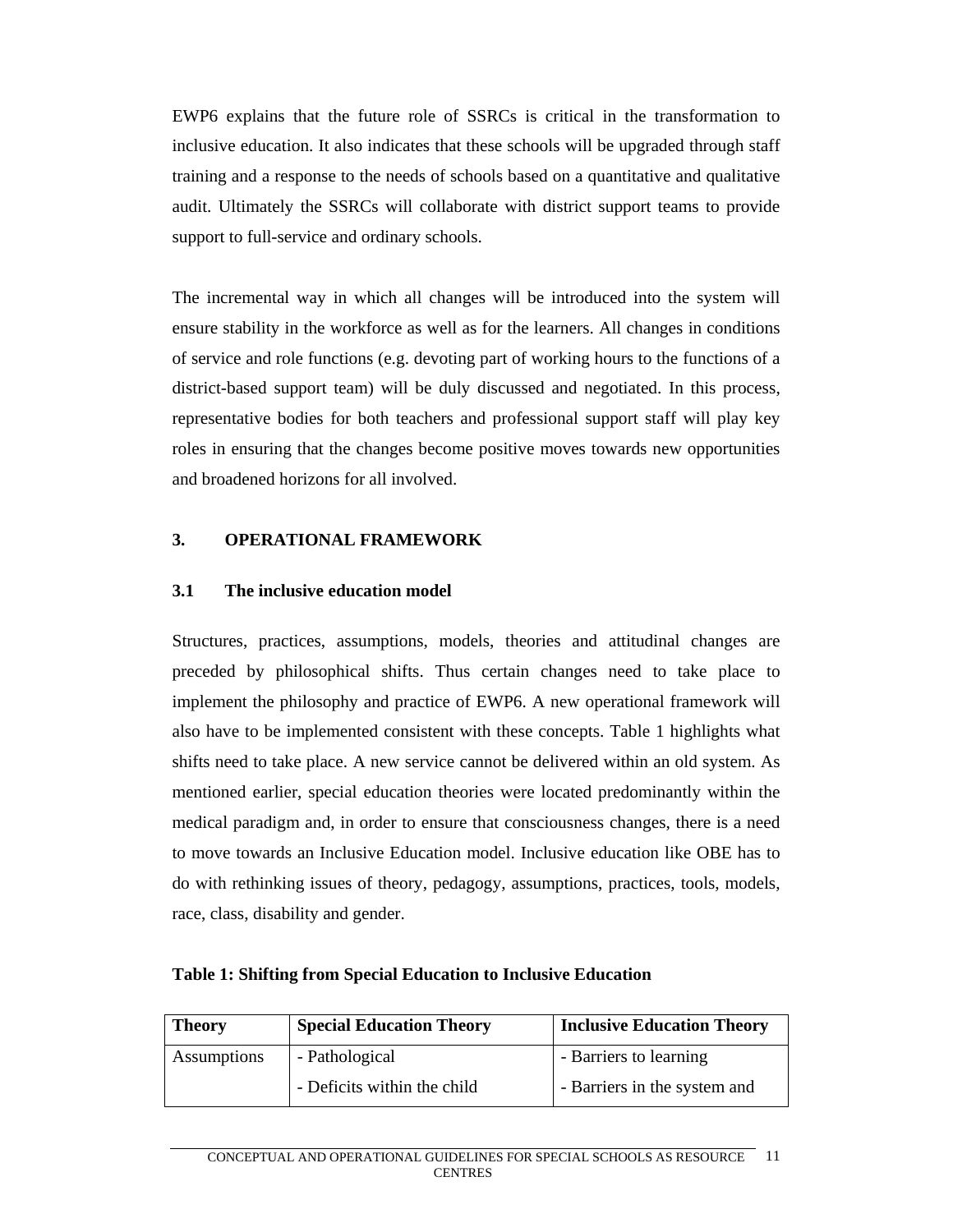|           |                                      | environment                    |
|-----------|--------------------------------------|--------------------------------|
|           | - Categories                         | - Levels of support needed,    |
|           |                                      | e.g. high, moderate and low    |
|           |                                      | levels of support              |
| Practices | Segregation of learners into special | Includes all learners and      |
|           | facilities                           | reorganises support            |
| Tools     | Standardised tests                   | Criterion referenced tests     |
|           |                                      | Teacher produced tests         |
|           |                                      | Assessing the potential to     |
|           |                                      | learn                          |
| Model     | Special Education Act                | The South African Schools      |
|           |                                      | Act                            |
| Pedagogy  | Limited pedagogical possibilities    | - Pedagogy of possibility,     |
|           |                                      | taking into consideration      |
|           |                                      | barriers to learning, multiple |
|           |                                      | styles of intelligences and    |
|           |                                      | learning                       |
|           |                                      | - High expectations, expanded  |
|           |                                      | learning opportunities         |
|           |                                      |                                |

The changes could, or would, mean the following:

- a shift from pathological medical/individual explanations to an understanding of the system's deficiencies and Barriers to Learning. For example, realising that a deaf learner's difficulty to engage with the curriculum might be because it is inappropriate to him/her rather than thinking the problem is with the learner only.
- a shift from organising services according to disability categories to rather determining the level of support needed;
- a completely new approach towards admissions, based not on category of disability but on whether learners really require high levels of support;
- a shift from standardised tests, mainly psychometric, to predominantly teacher-produced diagnostic ones that determine a child's learning potential and identify how it can be improved;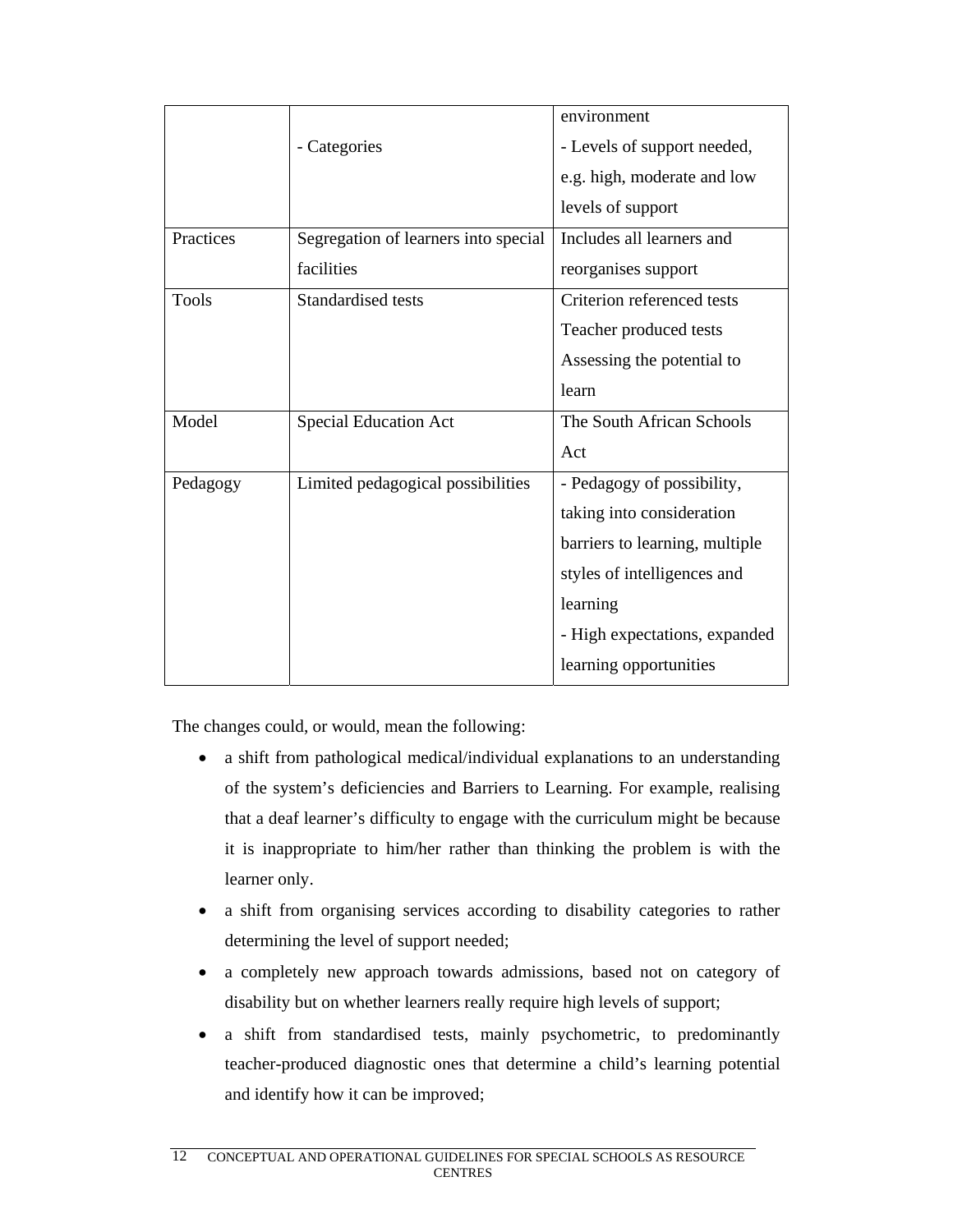- a shift from the Special Education Act to the South African Schools Act;
- a shift from a pedagogy of exclusion to one of possibilities that takes into consideration barriers to learning, different intelligences and learning styles;
- an end to discriminatory admission procedures which impede access to schools on the basis of language, race and severity of disability.

#### **3.2 Shifting from Category towards Support**

Discussion in relation to the above-mentioned shift was explained earlier on. The research task is to develop assessment procedures and plans relating to intervention programmes for learners. In addition, determine the intensity of support and resources for programmes which shift from categorising disability towards determining the level of support needed. For this purpose, during the field testing on the short-term steps in EWP6, a research team on assessment will be commissioned to address: (i) procedures to determine intensity of support needed and how to translate this into resourcing formulae for programmes; and, (ii) the range and nature of intervention programmes which need to be available for learners in a variety of sites.

Further, prior to the finalisation of the assessment plans and procedures, a short term objective will be to commission a task team comprising members of the National Coordinating Committee on Inclusive Education to develop an interim instrument that will stem the flow of learners to SSRCs in the short term as well as regulate the enrolment of learners to full-service schools.

The Assessment Task Team will be responsible for:

- Developing a framework for support services in line with the proposals in EWP6;
- Ensuring that individual diagnostic assessment tools and practices to determine the level and nature of support needed by individual learners are designed and used to understand how they can access the curriculum – an approach in line with the principles of Outcomes Based Assessment;
- Developing assessment indicators to determine the intensity of support needed according to certain criteria determined by the policy principles – moving to support;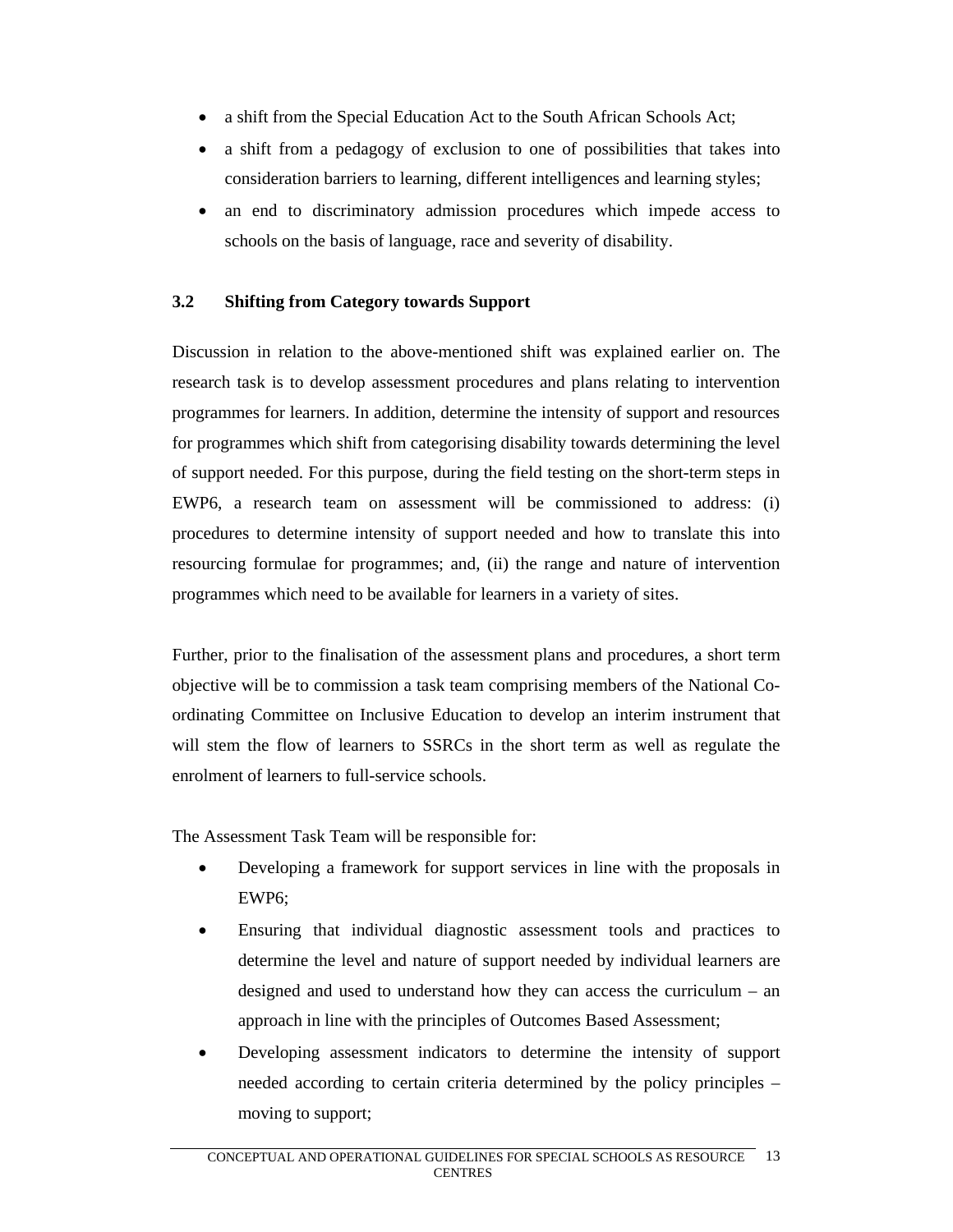- Developing indicators to assess contextual and systemic barriers;
- Developing a protocol for the administration of the assessment and identification procedures focusing on the roles of teachers, schools, districts, parents and learners;
- Describing the role functions of the various members of the District Based Support Teams as EWP6, within an integrated and holistic system;
- Drawing up a research plan for the field testing of the above in certain designated sites;
- Developing admission procedures for the short, medium and long term to ensure that access is provided to learners who have been excluded from facilities and support.

Once the instruments and procedures for assessing support needed have been developed, they will be field tested and refined. The final, revised instruments will inform the funding formulae being developed by the Department of Education for the range of support programmes, which must be available for each level of support (e.g. Level 1 - 5 with 1 requiring the least and 5 the most). The intended outcomes of the process will be to:

- Establish the ratio of personnel to non-personnel costs per level;
- Establish the budget allocation to Inclusive Education (both disability and learning breakdown with a bias towards poverty);
- Calculate the budget allocation per support level;
- Calculate the number of posts that the allocation could fund per support level;
- Distribute the basket of posts per support level based on the number of learners at each level.

#### **3.3 The role of the Special School as Resource Centre**

The new resource centres will provide improved educational services to targeted learner populations. Secondly, they will be integrated into district-based support teams so that they can provide specialised professional support in curriculum,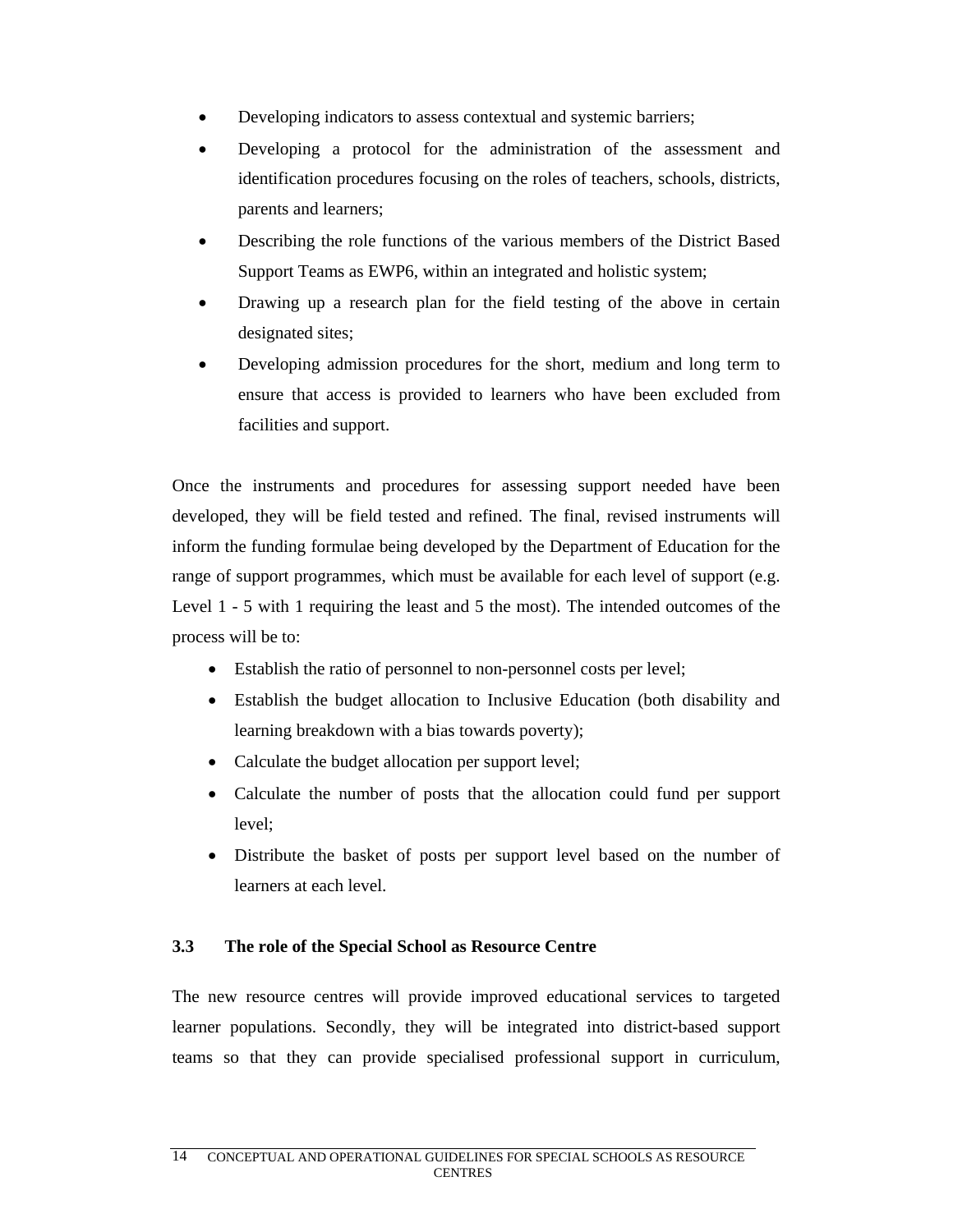assessment and instruction to designated full-service and other neighbourhood schools. The former function could include several interventions. These include:

#### *3.3.1 The SSRC as part of the district support system*

How SSRCs, Full-service schools and other support resources such as special and aid class teachers should function as part of the District-based Support Team, will be field tested in the first stage implementation project in 30 districts throughout the country. The Commissions on Resourcing, Assessment and Assistive Devices will research how to establish the system in a wide range of contexts. Procedural arrangements will, in most cases, be determined by factors specific to each context (e.g. in districts where there are no special/resource schools).

While this project is underway, provinces will start a progressive process of the general orientation and introduction of management, governing bodies and professional staff to the inclusion model. (EWP6, p.43)

The premises for these first stage programmes will be the following:

# *Organisational measures:*

- All teaching, as well as support, staff of SSRCs should be regarded as inclusive education branch staff and teachers should be able to interchange between mainstream and SSRCs;
- It would be advisable to have a single inclusive education manager in each district to manage SSRCs, district-based support teams and full-service schools;
- There would also be a need to involve the principals of the mainstream schools and SSRCs to ensure that clear arrangements are made and clear procedures put in place to regulate the collaboration and exchanges of staff between ordinary, full-service and special/resource schools;
- Meetings between the teachers and principals of the various schools should be held from time to time to exchange ideas and discuss common problems; it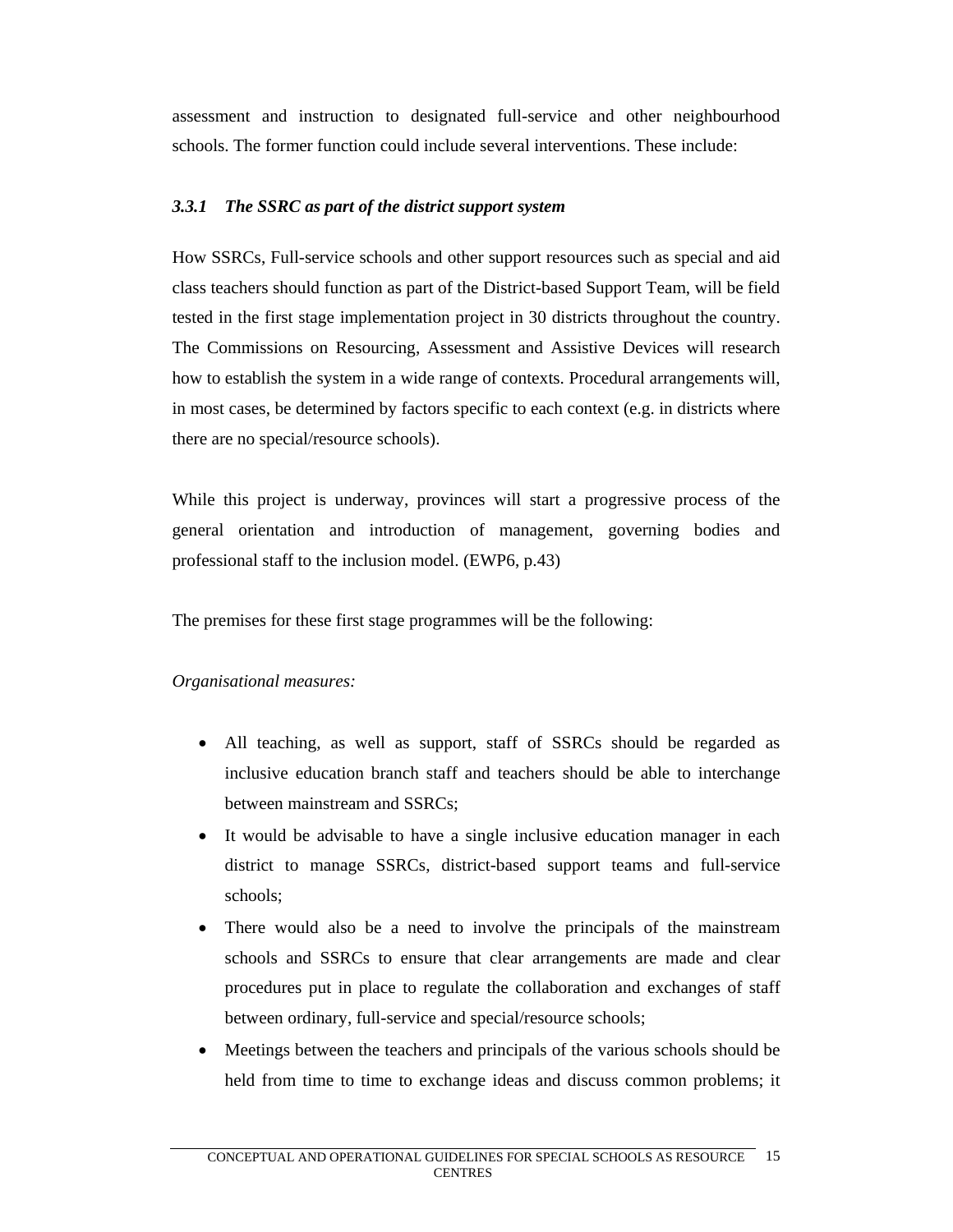will be necessary to establish interaction between mainstream and SSRCs as a condition of employment of teachers;

- Special education resource teachers and mainstream teachers should be involved in teaching and other activities that take place at the various schools;
- The above group also includes traditional "special class" and "aid class" teachers, who would become learning support instructors, assisting teachers and co-ordinating learning support programmes in their own and other schools, but no longer be attached to a permanent class. Taking learners out of classes should also be reduced to a minimum and the focus should be on supporting all teachers in curriculum adaptation and classroom management to support diversity. There should be no separate curricula because Curriculum 2005 and the NCS provide the necessary flexibility to accommodate all learners, irrespective of the barriers that they experience;
- Much thought and experiment will be required to develop this or a similar system of interchange but, if properly developed, it will remove the divisions between special and mainstream system and bring special education out of its isolation into being a normal part of education;
- Each ordinary and full-service school should be closely associated with an SSRC. District-based support teams should set up clusters.

# *Training:*

- In-service courses and training initiatives will be organised to orientate teachers and support staff in SSRCs to their new roles;
- At the same time, they will gradually become involved in the training programmes of the district-based support teams aimed at mainstream teachers;
- Training to alter attitudes must be linked and interlinked with other processes and developments including training to deal practically with learners who experience barriers to learning and achieving success;
- Many teachers' attitudes change when they work with learners who require support and then experience success because of it;
- Training, if linked to an overall resource/support network in the school, can be an effective method of bringing about change and progress;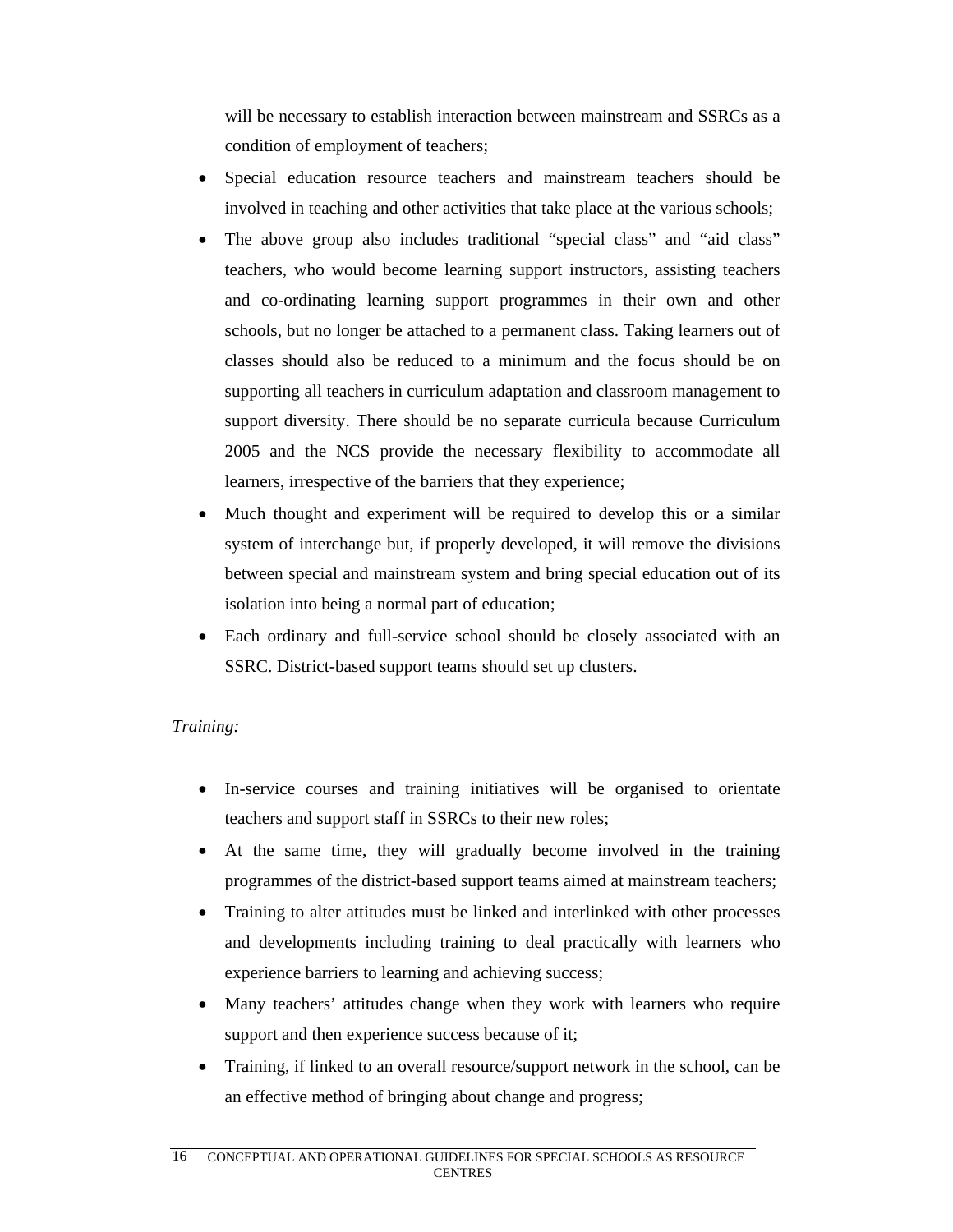- All levels in the educational system must be flexible;
- Flexibility is also required in professional roles, curriculum and teaching methods;
- Teachers in schools need to be flexible in order to develop confidence in their ability to meet barriers to learning. They need time and opportunity to develop relevant organisational and curriculum responses;
- Flexibility is required in order that teachers in existing SSRCs can experience and develop confidence in working within mainstream schools. One-year or one-term teacher-exchange schemes can do much to facilitate this and provide a valuable training experience for mainstream teachers.

# *3.3.2 The changing role of special/remedial/aid classes within the framework of district-based support teams*

The core principle of making use of existing scarce resources in a more cost-effective way, which underlies the conversion of special schools into resource centres, is also applicable to special/remedial/aid classes.

The following incremental steps for the conversion of these classes and the creation of new roles for teachers with specialised training in this area, should be introduced over the next few years:

- All special/remedial/aid classes will be converted into learning support services;
- Teachers will not be attached to permanent classes but will provide a learning support service for everybody in the school;
- The main focus of such a learning support service will be to provide support to educators in all areas of curriculum and assessment adaptation, learning material development and advice on how to identify and address barriers to learning;

### *3.3.3 Specialised staff will be assigned as coordinators of site of learning-based teams and retrained, or reorientated, in skills appropriate to their new task;*

• Pulling learners out of classrooms will be reduced to the minimum;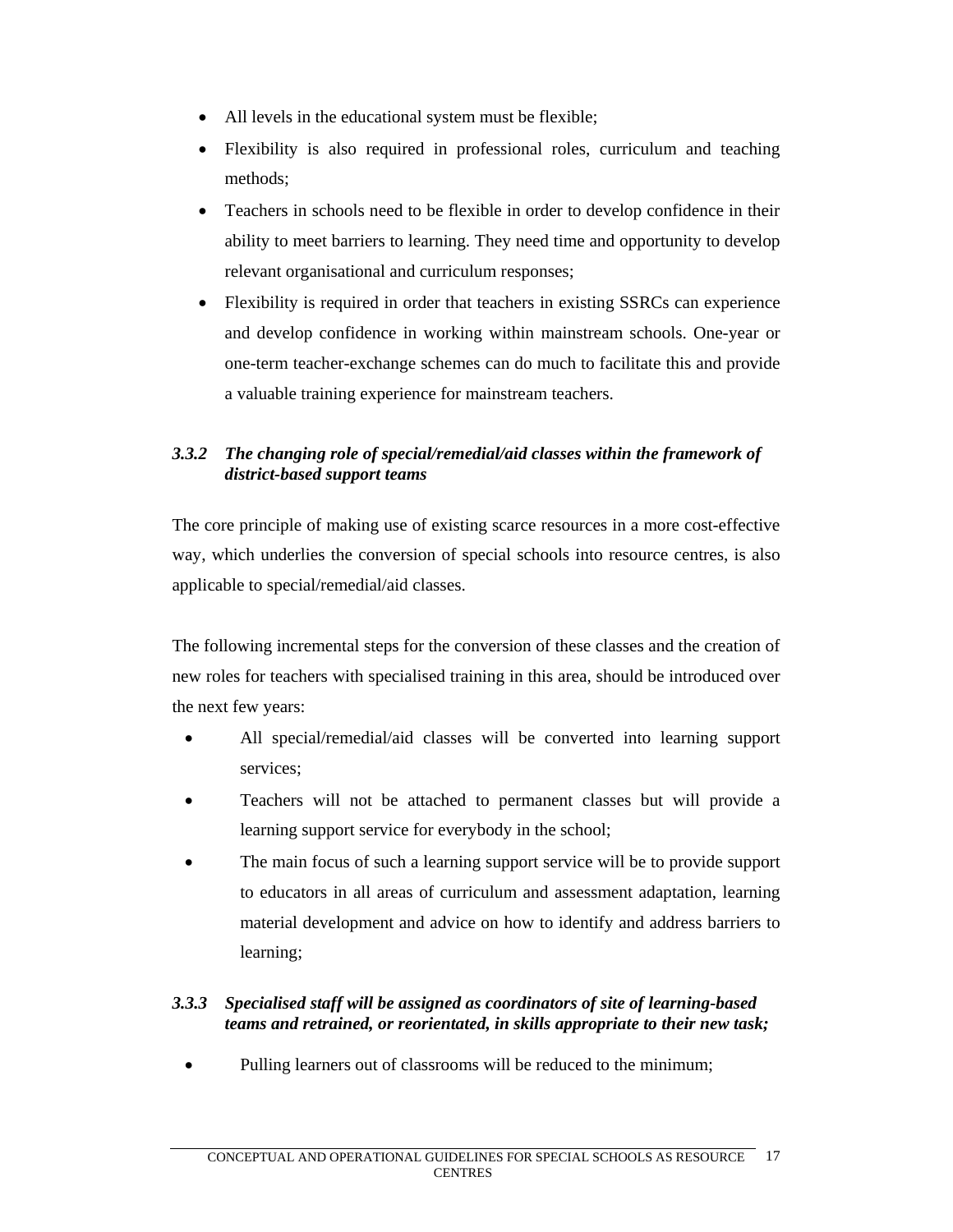- The staff attached to such classes can become part of a pool of posts that are part of the district-based support team;
- District managers will decide on the most equitable and appropriate ways of optimally using these posts to the benefit of all learners in the district;
- As the classes are be phased out, malpractices, such as testing learners for admission, will stop immediately;
- There will no longer be a separate curriculum: Curriculum 2005 and the NCS are considered to be flexible enough;
- The curriculum commission will develop practical guidelines on curriculum adaptation to accommodate the widest range of learning needs and styles.

# *3.3.4 Provide specialised professional support in curriculum, assessment and instruction to designated full-service and neighbourhood schools relating to:*

- Guidance on translating Revised National Curriculum Statement learning programme guidelines into action on learners who require high, moderate and low levels of support to overcome behavioural, audial, intellectual, linguistic, visual and other barriers in all learning areas;
- Training regarding barriers to learning and development and providing clarity and relevance within different contexts;
- Management and organisation of inclusive classrooms;
- Different teaching styles to accommodate diversity of intelligences and pace of learning;
- Developing learning support material;
- Providing guidance as part of the District-Based Support Team regarding enrolment, identification and assessment (see new criteria above);
- Providing guidance relating to ECD, ABET, GET and FET programmes;
- Outreach programmes on parent guidance and early intervention for Grade R learners;
- Becoming involved in district programmes to promote more effective transition from school-to-work for learners in ordinary and special/resource schools (e.g. over-age learners). Establishing links with Department of Labour to facilitate learnerships, job placement and supported employment programmes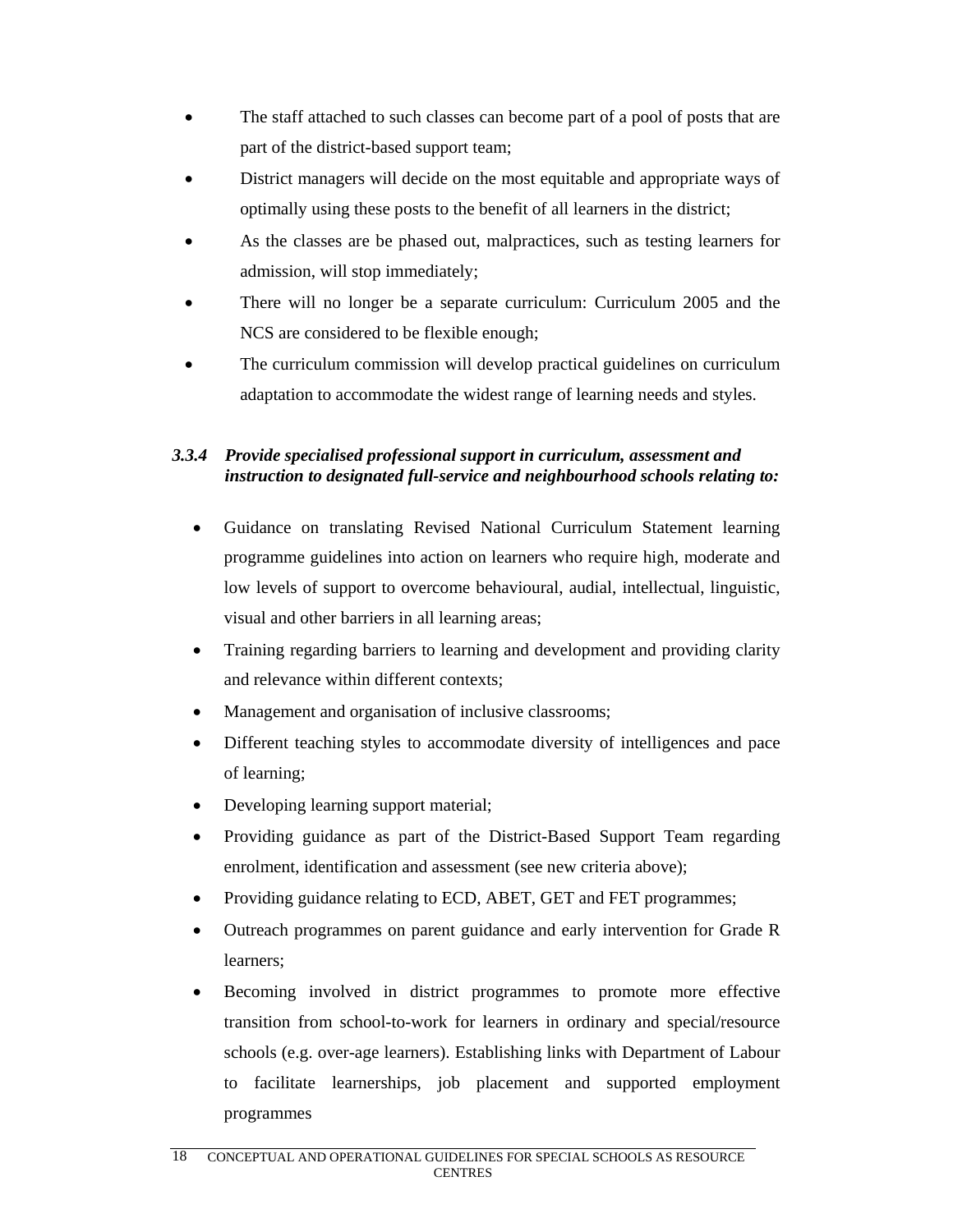• Developing effective life-skills programmes, which will make learners who experience barriers to learning less vulnerable to abuse.

#### *3.3.5 Community-based support*

EWP6 calls for an alternate model: a community-based approach to support that is a departure from a highly specialised model of individualised, direct-service delivery. A community-based approach to support will enable all resources in the community to be utilised to develop and support education provision through a structured, collaborative approach. The strengths of existing support systems in schools and communities should be drawn on for optimum use. SSRCs can help co-ordinate this.

Community-based education support would comprise all the human resources and services that could support the system and work collaboratively to address priorities. Such a system may draw on the following human resources, depending on the context: teachers - including special education teachers; learners; parents; community members; psychologists; health workers; available therapists; community organisations such as disabled people's organisations; parent organisations; school governing bodies; school management staff; social workers; department of education personnel; community-based rehabilitation (CBR) workers; school nurses; medical doctors; community leaders; traditional healers; nutritionists; service, youth, religious and welfare organisations; other government services, NGOs; and the private sector. In view of the reality of limited human and material resources in the country, a collaborative model of service delivery is essential if schools are to respond to learner diversity.

Apart from a coordinating role, special/resource schools can also make their physical and human resources available to the community. Ways must be found to make wellequipped and under-utilised workshops and vocational training centres available to community and ABET training programmes. Therapeutic and psychological services that are currently mostly reserved for learners of the special/resource schools could be reorganised to function as outreach programmes for early intervention, parent counselling and mobilisation and counselling services. Such programmes will be run in collaboration with other initiatives of the DoE such as ones on whole-school development, health-promotion, effectiveness, safety, etc.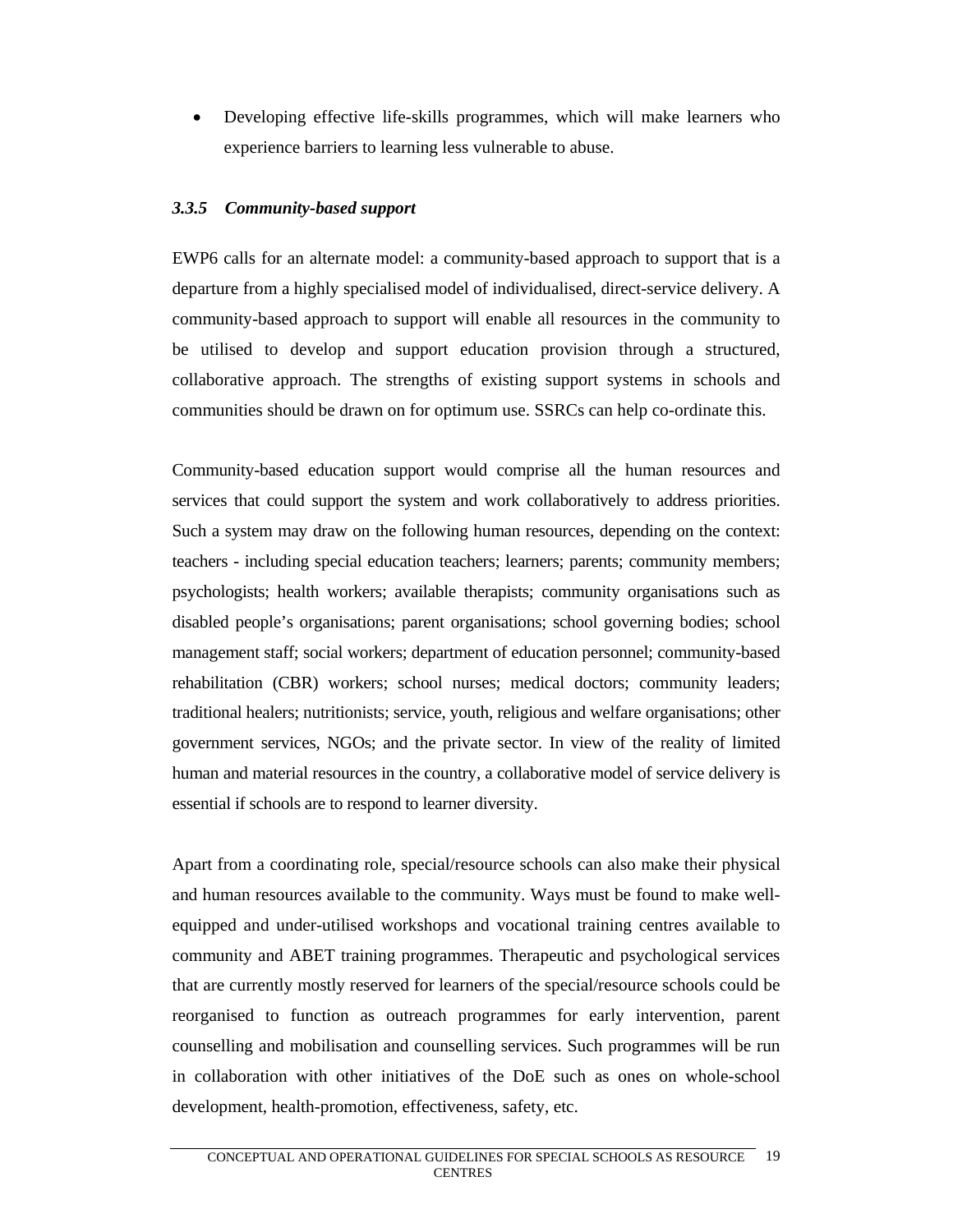### *3.3.6 Special Schools as Resource Centres (SSRCs) can create the conditions for inclusion through school-based change and improvement*

Addressing barriers to learning and participation is at the heart of school-based change and improvement. In implementing inclusive policies with the districtbased support team, the aim should be to identify key aspects of whole-school development with which to engage. SSRC staff should be very familiar, through human resource development, with school-based change and improvement. In this regard their focus would include:

- Establishing a clear vision and an ethos for the school that values and affirms diversity and difference;
- Building the capacity within the schools to support learners, teachers, parents, and the community through, for instance, setting up and developing site-based support teams that involve all teachers and stakeholders;
- Finding ways to respond to diversity in the learner population;
- Setting achievable policy objectives linked to the overall vision for the school;
- Regular reporting on these;
- Engaging in ongoing staff development;
- Fostering collaborative ways of working within schools and between schools and the community;
- Accessing community resources;
- Collecting and using information to inform decision-making;
- Developing partnerships with the community.

This is a systemic and developmental approach to understanding problems and planning action. It is also consistent with EWP6's aim to provide quality education to all learners.

#### *3.3.7 Materials and resources*

The results of the audit and the work of an NCCIE commission should form the basis of the important task of identifying, extending and developing resources and materials that will be available to districts. Such a commission should also develop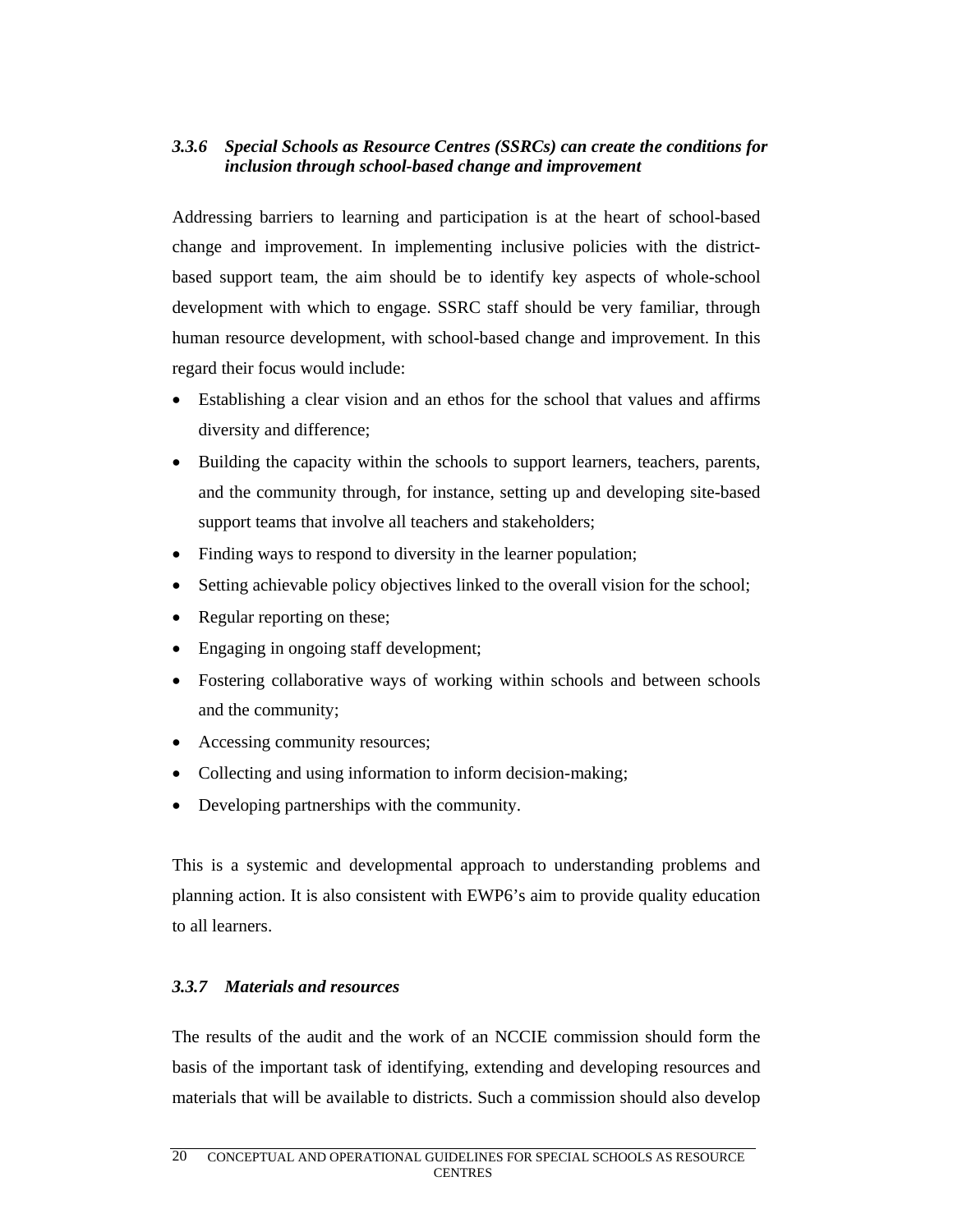comprehensive costing and application guidelines for the full range of assistive devices that can be used within the South African context. The programme and materials development process of the NCS will also include components related to Inclusive Education. Work should begin immediately and a report for NCCIE perusal should be available before the end of the year.

### *3.3.8 Composite roles of SSRCs*

Taking into account the above proposals, the key functions and role of the resource school will be to:

- Provide education for learners with diverse needs, who require high levels of support;
- Assist in the development of learning materials for learners with disabilities and those experiencing barriers to learning in mainstream schools;
- Provide education to the above:
- Develop a strategic plan to ensure that maximum use is made of existing physical and human resources;
- Develop a strategic plan to reduce the number of learners who require low levels of support, use current staff to support learners and educators in ordinary schools, motivate to the DoE for additional staff and resources, and develop information sharing initiatives.
- As part of the district-based support team, coordinate and organise professional development activities for educators, school management, and other staff in mainstream schools, full-service and ordinary schools;
- Develop a catalogue and data base of educational resources in the community to make them useful for educators in mainstream and full-service schools;
- Develop a flexible pattern of placement of certain learners with disabilities depending on the support required;
- Play a role in the professional development of educators in mainstream schools;
- Provide a network of support to mainstream schools in collaboration with other community-based support structures;
- Provide curriculum support, including assessment, specialised teaching methodologies and use of specialised equipment to educators and learners in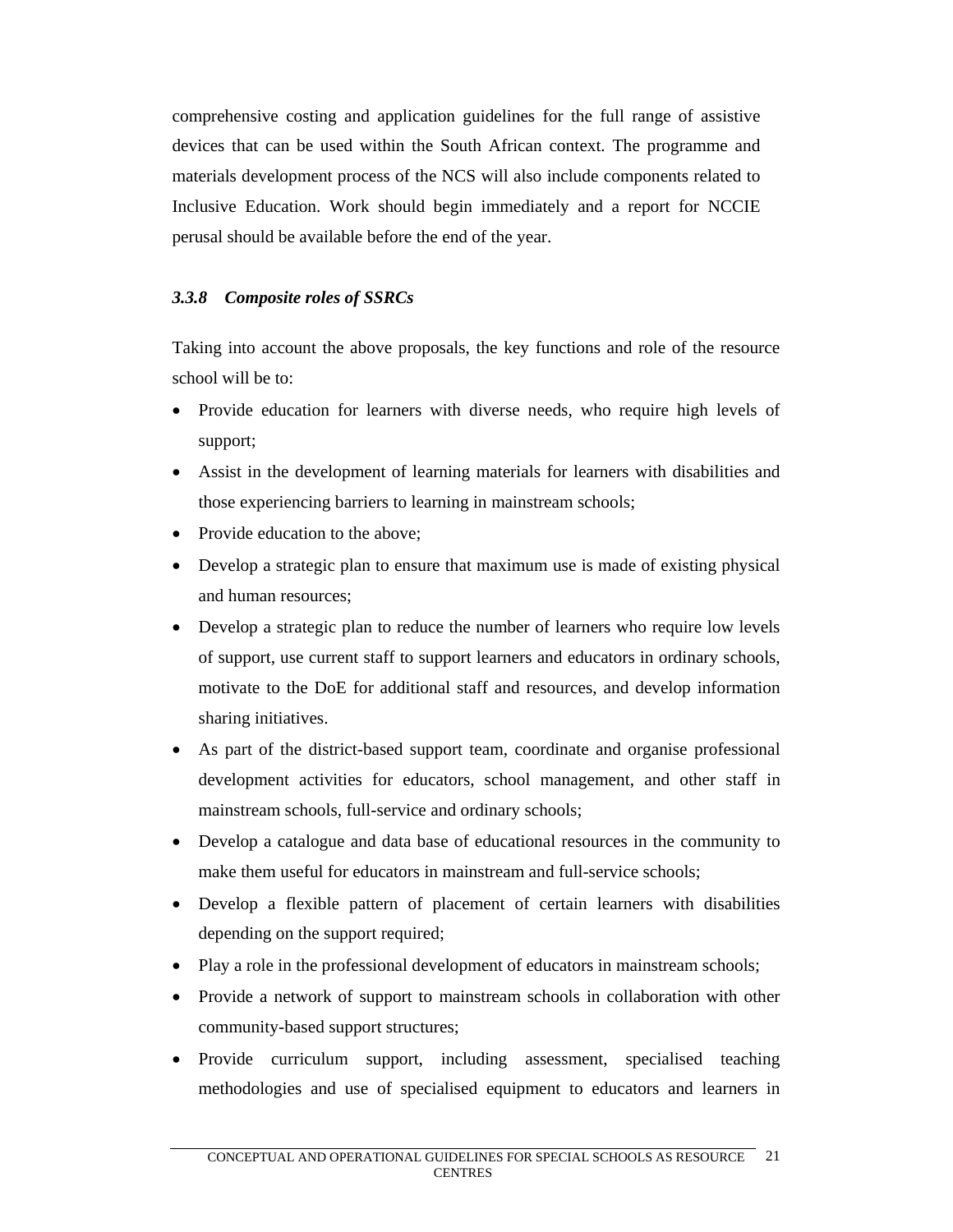mainstream schools, who have to meet the needs of learners with disabilities such as blindness;

- Interact with various sectors in the DoE in order to ensure curriculum access for all learners, including ABET, Curriculum, Education Management (EMD), ECD;
- Assist in the ongoing evaluation and monitoring of learners with disabilities in mainstream schools;
- Provide therapeutic support to learners with disabilities in mainstream schools;
- Provide support to educators in curriculum assessment for learners with diverse needs, and use information obtained through assessment in programme planning;
- Assist educators to ensure that all learners are able to participate in Curriculum 2005, and that programmes for all learners reflect the 12 critical and developmental outcomes;
- Provide comprehensive education programmes that include life-skills training and programme-to-work linkages;
- Work collaboratively with district-based support teams and full-service schools to build a network of support at district level;
- Assist in the mobilisation of the 280 000 children and youth who are outside the system and who have no access to schooling;
- Assist in building the capacity of site-based support teams;
- Work collaboratively with other sectors including Health, Social Development (Welfare), Labour, Justice, Correctional Services, Transport, Safety and Security, to develop a network of support to schools;
- Work collaboratively and draw on the expertise and resources of community organisations and structures including disabled people's organisations, parent organisations, teacher unions, NGOs;
- Draw on community members as resources including traditional/indigenous healers, parents, grandparents and caregivers;
- Work with the community on advocacy and awareness-raising in the community aimed at changing attitudes and supporting inclusive education policy and practices;
- Continuously review the process of assessment in SSRCs, and work with various role players, including educators and parents, to refocus assessment as the basis for curriculum development for learners.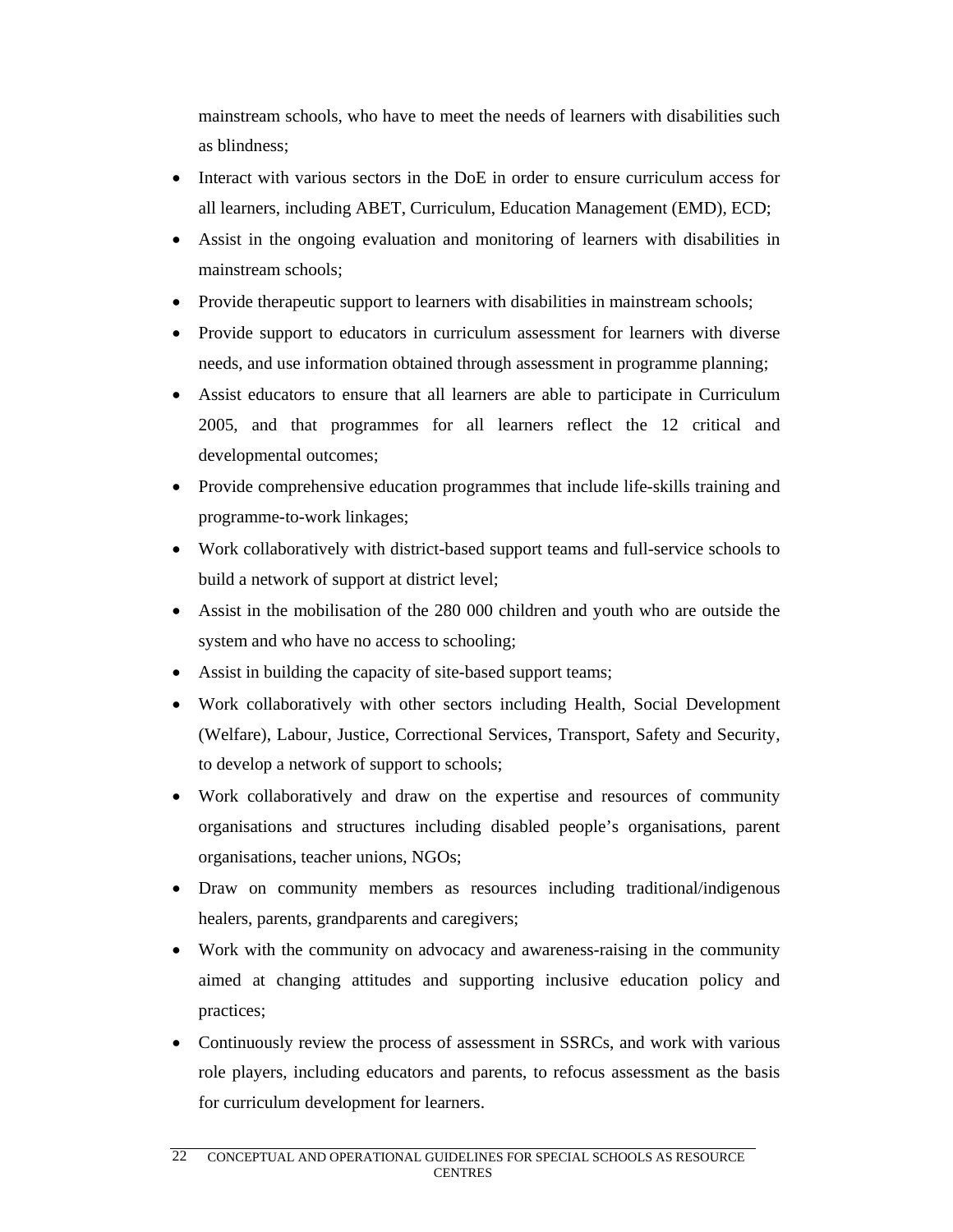# **4. CONCLUSION**

It is quite clear that Special Schools as Resource Centres have a very important role to play as the implementation plans of EWP6 unfold. It is also quite obvious that given the history of the dual system of special and ordinary schools, as well as the ideological training of staff, there is a need for wide-scale human resource development. Further, physical- and material-resource development will need to supplement human-resource development.

The successful implementation of EWP6 depends to a large extent on the commitment of all. However, the Resourcing, Assessment and Assistive Devices Commission has an important task to shift from categorising disabilities to determining levels of support needed.

Ultimately, the success of SSRCs will depend on their staff as well as those in fullservice and neighbourhood schools and district-based support teams. They have a unique opportunity to deliver an equitable education service to South Africa.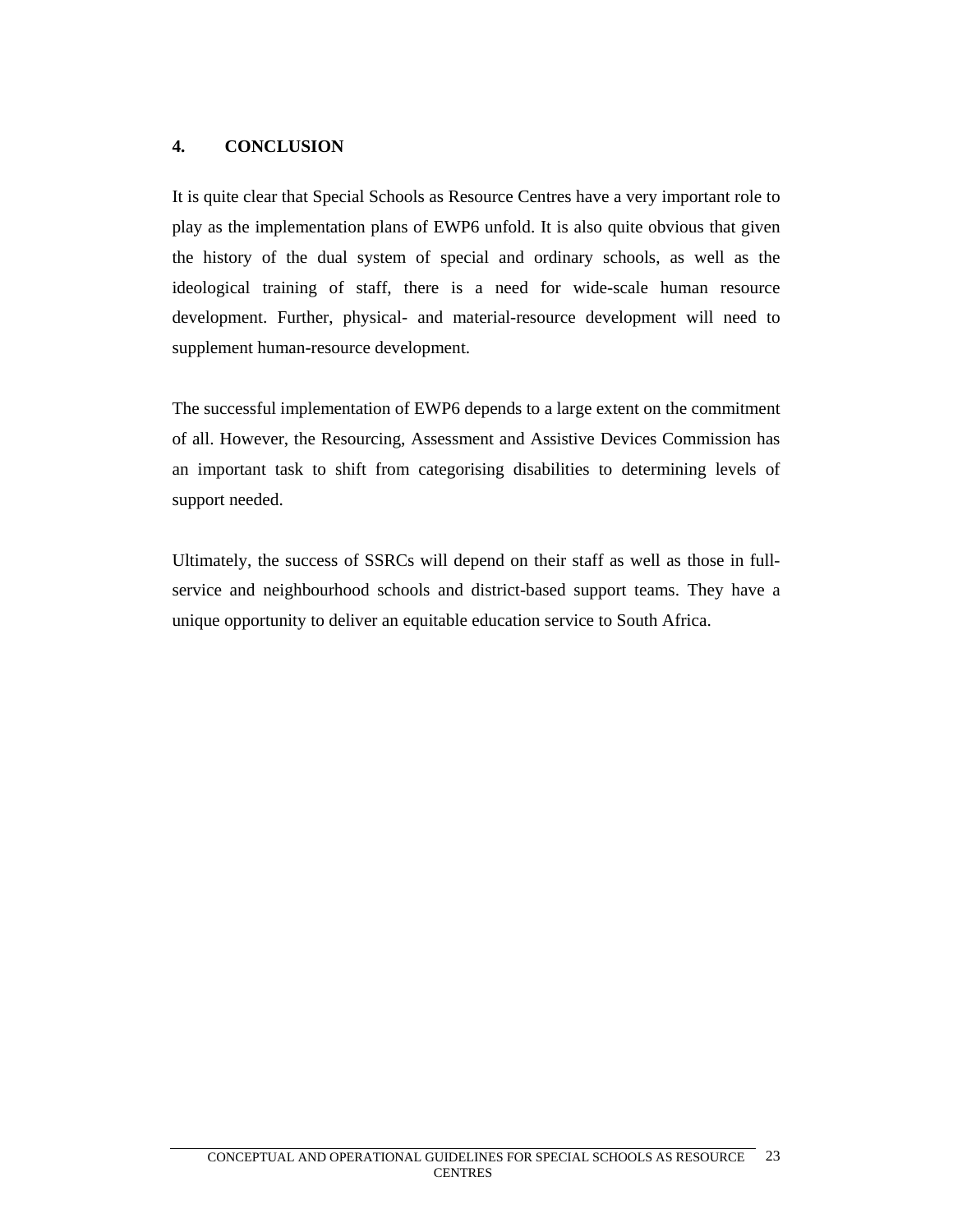#### **REFERENCES**

Ainscow, M. (1999) *Understanding the Development of Inclusive Schools.* 

Booth, T., Ainscow, M., Black-Hawkins, K., Shaw, L. & Vaughan, M. (2000) *Index for Inclusion. Developing Learning and Participation in Schools.* Bristol: CSIE.

Department of Education. (1999) Consultative Paper 1 On Special Education: Building An Inclusive Education And Training System, First Steps. Department Of Education, Pretoria

Corbett, J. (1999) Inclusivity and School Culture: The Case of Special Education. In: Prosser, J. (1999) (Ed.) *School Culture.* London: Paul Chapman Publishing Ltd.

Department of Education (1996) *South African Schools Act No 84 of 1996.* Pretoria: Department of Education.

Department of Education. (1997) *Quality Education for All. Overcoming barriers to learning and development.* The Report of the National Commission on Special Needs in Education and Training (NCSNET) and National Committee on Education Support Services (NCESS)

Department of Education. (1997). Report of the National Commission on Special Needs in Education and Training (NCSNET) and the National Commission on Education Support Services (NCESS). Pretoria: Department of Education.

Department of Education. (1998) *Norms and Standards for Educators.* Technical Committee on the Revision of Norms and Standards for Educators. Pretoria: Department of Education.

Department of Education. (2002) *Curriculum 2005 Assessment Guidelines.* Pretoria: Department of Education.

Department of Education. (2002) *Developing District Support Teams: Guidelines for Practice*. Draft. Unpublished manuscript.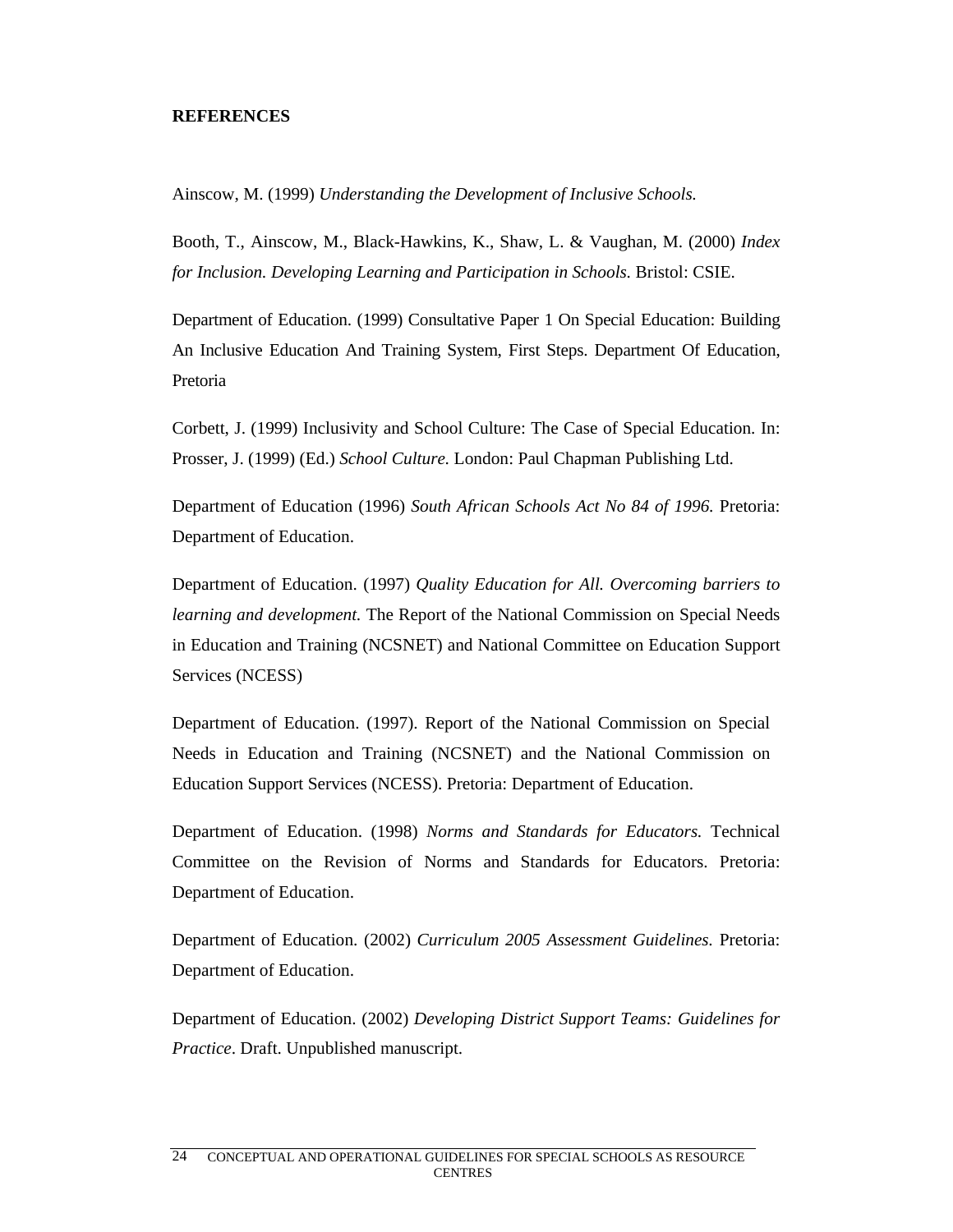Department of Education. (2002) *Issues on Gender in Schools. An Introduction for Teachers.* Pretoria: Department of Education.

Department of Education. (July, 2001). Education White paper 5: Special Education - Building an inclusive education and training system. Pretoria: Department of Education.

Department of Education. (March, 1995). White Paper on Education and Training. Pretoria: Department of Education.

Department of Education. (November, 1995). White Paper 2: The Organisation, Governance, and Funding of Schools. Pretoria: Department of Education.

Department of Education. 2001(a). *Report on National ECD Policies and Programmes.* 

Department of Education. 2001(b). Education White Paper 5 on Early Childhood Education: Meeting the Challenge of Early Childhood Development in South Africa. *Government Gazette,* Vol.436. No.22756. 17 October 2001. Government Printer. Pretoria.

Department of Education. (2001). Education White Paper 6: Special Needs Education, Building An Inclusive Education And Training System. Pretoria: Department of Education.

FETC Policy Document. (2001). South African Qualifications Authority.

Fulcher, G. (1989) Disabling policies? A comparative approach to education policy and disability. London: Falmer Press

Ministry in the Office of the Deputy President (November 1997). The White Paper on an Integrated National Disability Strategy. Pretoria: Office of the Deputy President.

Department Of Education, (2000). National Curriculum Framework For Further Education And Training. Pretoria: Department of Education.

Remedial Teaching Foundation. (2001). *Teacher Development Course*. In partnership with SCOPE. Park view: The Remedial Teaching Foundation.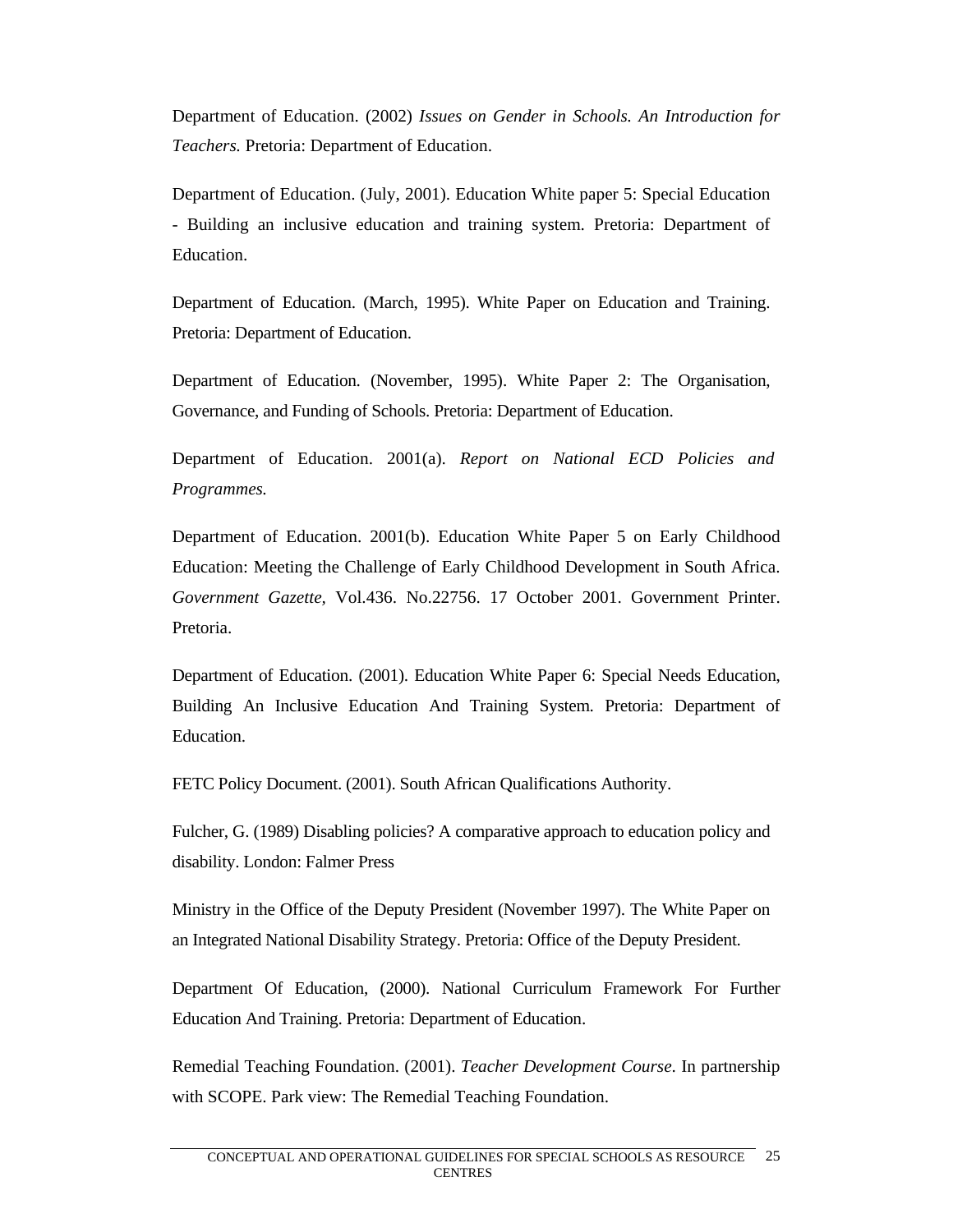Government of the Republic of South Africa. (1996). The South African Constitution (Act 108 Of 1996)

Sage, D., D. (1996). Administrative Strategies for Achieving Inclusive Schooling. In: Stain back, S. & Stain back, W. (1996) (Eds) *Inclusion. A Guide for Educators.* Baltimore, London, Toronto, Sydney: Paul H. Brookes Publishing Co.

Schaffner, C. B. & Buswell, B. E. (1996) Ten Critical Elements for Creating Inclusive and Effective School Communities. In: Stainback, S. & Stainback, W. (1996) (Eds) *Inclusion. A Guide for Educators.* Baltimore, London, Toronto, Sydney: Paul H. Brookes Publishing Co.

Department of Education (1996) South African Schools Act.

United Nations. (1994) Standard Rules On The Equalisation Of Opportunities For Persons With Disabilities.

UNESCO (2000) *Human Resource Development in Support of Inclusive Education. Sub-Regional Workshop, Central and Eastern Europe, Report.* On the Internet: http://www.unesco.org/education/educprog/sne/publications/bucharest/cover.html

UNESCO. 1997. *International Consultation on ECD and Special Educational Needs.* Paris.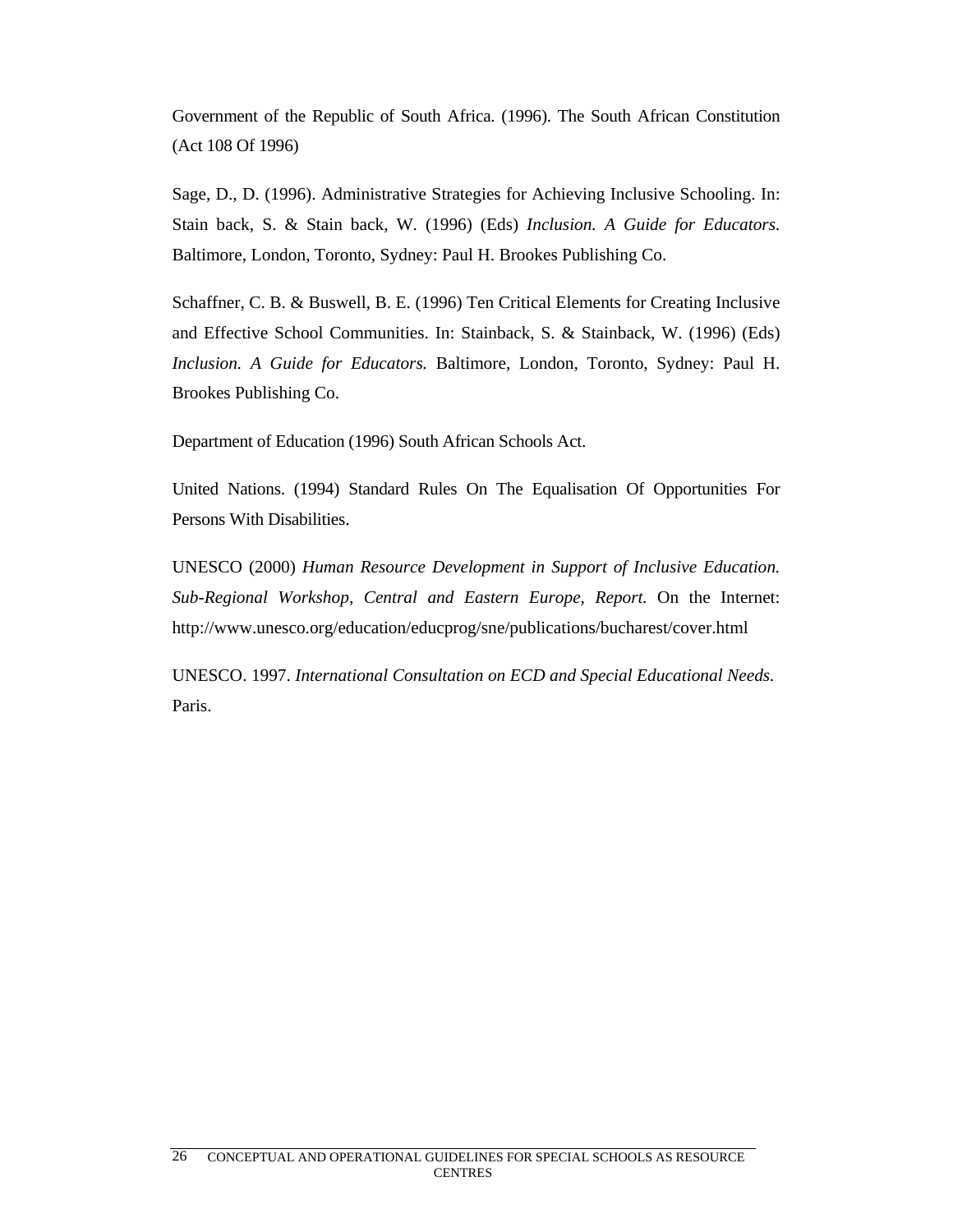# **GLOSSARY**

| ANC:           | <b>African National Congress</b>                               |
|----------------|----------------------------------------------------------------|
| CBO:           | <b>Community Based Organisation</b>                            |
| CTP:           | Committee Of Technikon Principals                              |
| <b>CUP:</b>    | <b>Committee Of University Principals</b>                      |
| DOE:           | Department Of Education                                        |
| DPO:           | Disabled People's Organisations                                |
| EWP6:          | Education White Paper No. 6                                    |
| FET:           | <b>Further Education And Training</b>                          |
| GET:           | <b>General Education And Training</b>                          |
| HE:            | <b>Higher Education</b>                                        |
| <b>IDCC:</b>   | <b>Interdepartmental Coordinating Committee</b>                |
| IE:            | <b>Inclusive Education</b>                                     |
| <b>INDS:</b>   | <b>Integrated National Disability Strategy</b>                 |
| LOLT:          | Language Of Learning And Teaching                              |
| <b>MOLT:</b>   | Medium Of Learning And Teaching                                |
| <b>NCCIE:</b>  | <b>National Coordinating Committee Meeting</b>                 |
| <b>NCESS:</b>  | National Committee On Education Support Services               |
| <b>NCSNET:</b> | National Commission On Special Needs In Education And Training |
| NGO:           | Non-Governmental Organisations                                 |
| NQF:           | <b>National Qualifications Framework</b>                       |
| NSB:           | <b>National Standards Body</b>                                 |
| <b>OSDP:</b>   | Office On The Status Of Disabled People                        |
| <b>PCCIE:</b>  | Provincial Coordinating Committee Meeting                      |
| <b>RPL:</b>    | <b>Recognition Of Prior Learning</b>                           |
| <b>SAFCD:</b>  | South African Federal Council For Disability                   |
| <b>SANASE:</b> | South African National Association For Special Education       |
| SAQA:          | South African Qualifications Authority                         |
| SASA:          | South African Schools Act                                      |
| <b>SASL:</b>   | South African Sign Language                                    |
| <b>SSRCs:</b>  | <b>Special Schools as Resource Centres</b>                     |
| SGB:           | School Governing Body                                          |
| WHO:           | World Health Organisation                                      |